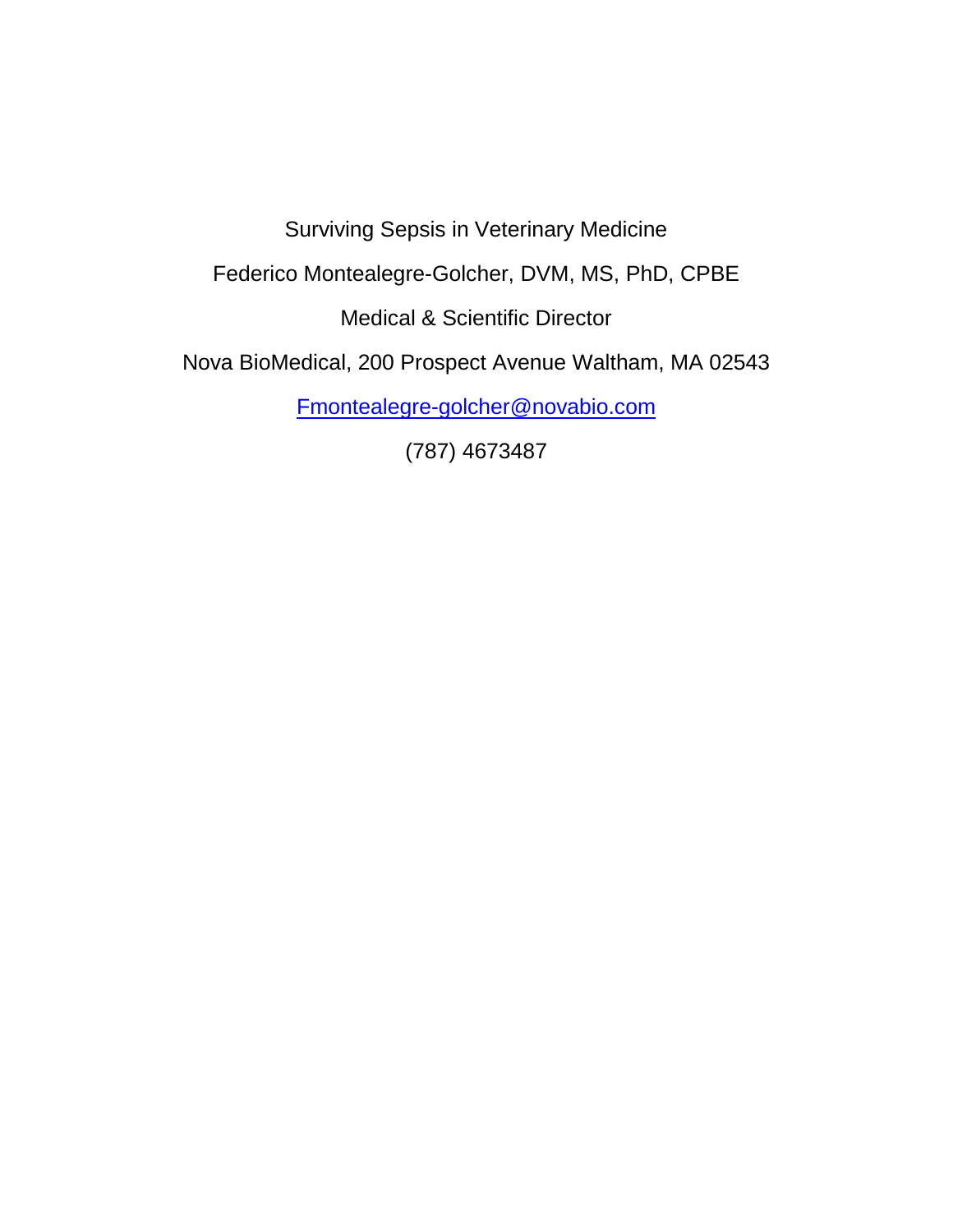### **Introduction**

Sepsis and septic shock are major causes for morbidity and mortality in patients in both human and veterinary medicine. In people, the true incidence of sepsis is unknown since there is variability in the reported cases. A recent report shows that clinical data from 409 hospitals, sepsis was present in 6% of adult hospitalizations, and in contrast to claims-based analyses, neither the incidence of sepsis nor the combined outcome of death or discharge to hospice changed significantly between 2009-2014.<sup>1</sup> Regardless of the precision of the data, is clear that the burden in health and health care expenses due to direct and indirect costs in treating patients are significant.

Published data indicate that sepsis leads the top 5 most expensive conditions treated in U.S. hospitals.<sup>2</sup> In Veterinary Medicine, the incidence and the burden of disease is poorly described. As in people, sepsis in Veterinary Medicine is likely to be a major cause of mortality in hospitalized dogs and cats. In fact, available data shows that mortality can reach  $50\%$ <sup>3</sup> Sepsis is a complex syndrome that its definitions change on a regular basis, and a literature search for the last 5 years yielded near 9,000 citations covering a wide of areas including pathogenesis, biomarkers, clinical trials, etc.

Our purpose is to provide a summary to primary care Veterinarians of the most important aspects in: a) Mechanisms and Pathogenesis, b) Laboratory diagnosis focusing on Biomarkers, and c) Diagnosis and Treatment Challenges in Small Animals. These sections will assist Veterinarians in the appropriate categorization of a patient as having systemic inflammatory response, sepsis or septic shock and should bring the attention of all personnel involved to rapidly identify and manage the syndrome and organ dysfunctions and hence, an unfavorable outcome. Also, it will help for preparedness on resource allocation for the best possible patient's care.

## **Chapter 1. Mechanisms and Pathogenesis.**

## **Definitions. 4,5**

What is Systemic Inflammatory Response?

- o Clinical manifestation of systemic inflammation, which results from either:
	- **Infectious insult (septic SIRS).**
	- **Noninfectious insult (non-septic or sterile SIRS).**

## What is Sepsis?

- o Dysregulated (pro & anti) inflammatory response to infection/trauma.
- o Progressive, organic slow and causing multiple vital organ failure coupled with critical reduction in tissue perfusion.

## What is septic shock?

- o A subset of sepsis in which underlying circulatory and cellular/metabolic abnormalities are profound enough to substantially increase mortality.
- o Despite adequate intravascular fluid resuscitation, sepsis-associated:
	- Acute circulatory failure.
	- **Persistent arterial hypotension.**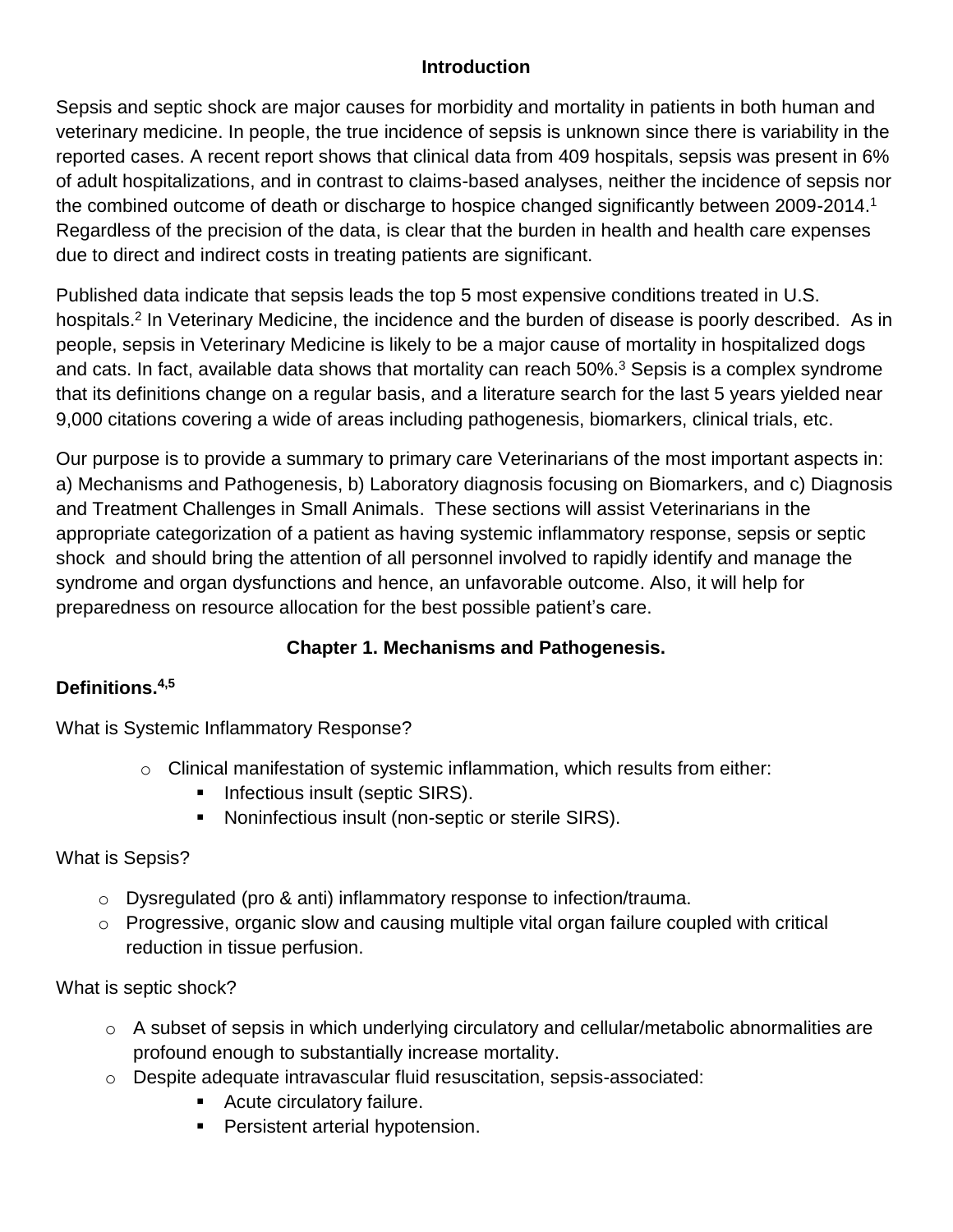What is multi-organ dysfunction syndrome (MODS)?

- o Physiologic derangements of at least 2 major organ systems associated with SIRS.
- o In people there is the Sequential Organ Failure Assessment (SOFA) score (0 to 4): Respiratory, Coagulation, Liver, Cardiovascular, Central Nervous System, and Renal.<sup>6</sup>

What is CARS?

- o The counter-inflammatory response syndrome.
- o Anti-inflammatory cytokines IL-4 and IL-10 that are responsible for decreasing the proinflammatory effect of TNF-α, IL-1, IL-6, and IL-8.

# What is MARS?

- o Is a mixed antagonist response syndrome.
- o Triggered between SIRS (Hyper-inflammatory) and CARS (hypo-inflammatory).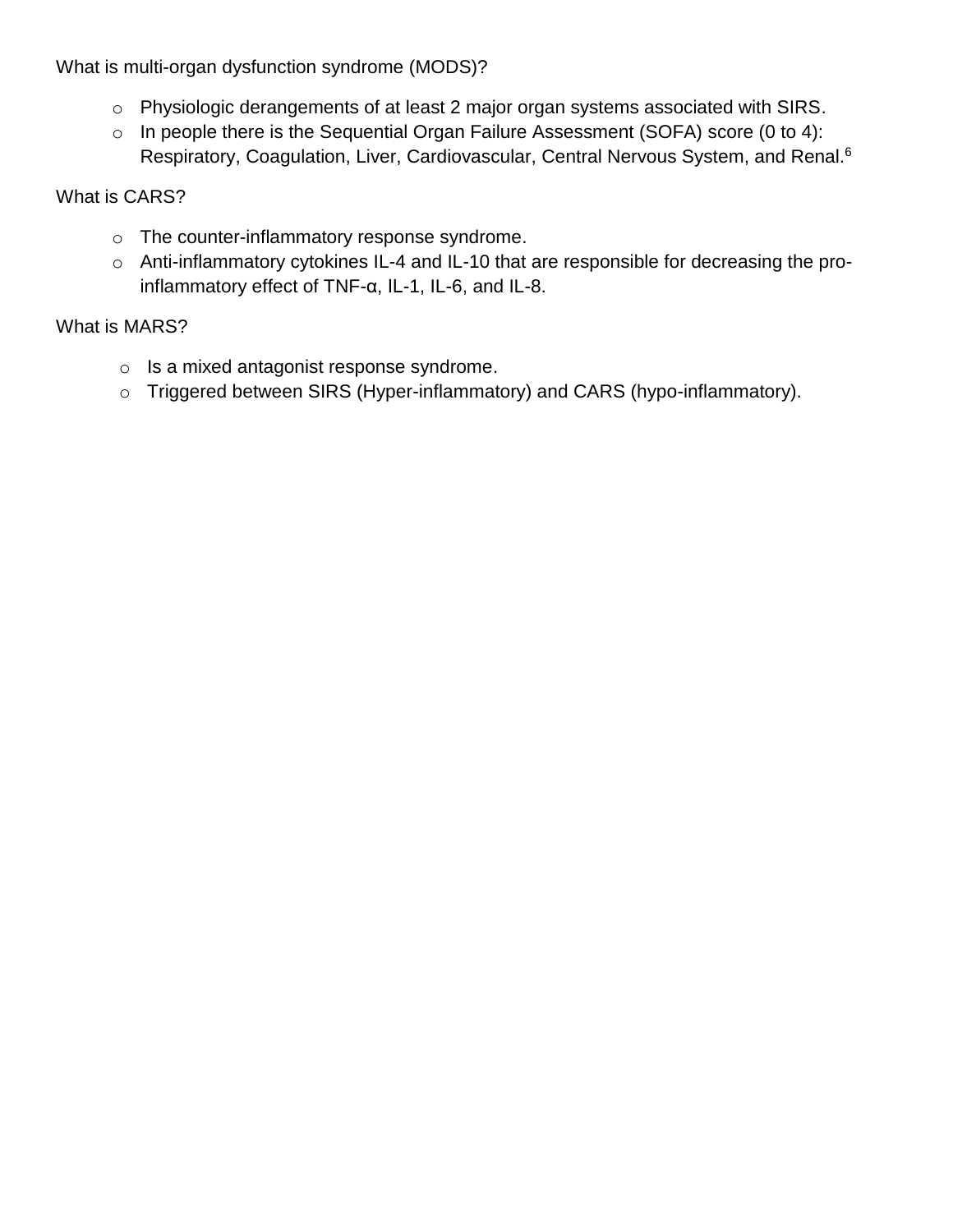### **Pathophysiology of sepsis** (See Table below)

Table 1. Outline of events leading to SIRS, ARS, MARS, Sepsis, Septic Shock and MODS.<sup>7</sup>

| 1. Insult                        | Uncontrolled infection, major trauma, circulatory<br>shock, tissue necrosis, apoptosis, anaphylaxis                                                                                |
|----------------------------------|------------------------------------------------------------------------------------------------------------------------------------------------------------------------------------|
|                                  |                                                                                                                                                                                    |
| 2. Triggers                      | Receptors:<br>Pathogen-associated molecular patterns (PAMPs)<br>Damage -associated molecular patterns (DAMPs)                                                                      |
|                                  |                                                                                                                                                                                    |
| 3. Sensors and effector<br>cells | Complex protein systems (coagulation), vascular<br>and tissue cells and blood and lymphatic cells<br>(neutrophils, platelets)                                                      |
|                                  |                                                                                                                                                                                    |
| 4. Mediators and<br>biomarkers   | >300 cytokines/The Cytokine Storm, lactic acid,<br>coagulation proteins, me                                                                                                        |
|                                  |                                                                                                                                                                                    |
| 5. Impact on organ<br>function   | Brain: confusion, Lung: respiratory distress,<br>Cardiovascular: shock, liver: failure Kidney: failure,<br>Gut - loos of barrier, microcirculation: edema,<br>capillary leak, DIC. |
|                                  |                                                                                                                                                                                    |
| 6. Outcome                       | Effective source control: Normalization and<br>resolution<br>Ineffective source controls: MOS, death                                                                               |

### **Immune response: local vs systemic:**

Concept: The immune response to pathogens triggers local reactions that with time, become systemic. Locally beneficial host defense mechanisms can become detrimental when activated systemically. The septic reaction travels via the vascular system to spread inflammation throughout the body leading to organ failure. Early infections represent a race between the ability of pathogens to multiply and spread and the hosts' ability to sequester and kill pathogens before they disseminate. This race starts after resident innate immune cells expressing TLRs recognize pathogens, leading to local vasodilation, increased vascular permeability, recruitment of neutrophils and monocytes, and local coagulopathy. if the inoculum is high, the pathogen evades host defenses, or if the host response is slow to gain control over multiplying pathogens, then both the pathogen and the inflammatory response aimed at pathogen containment extend beyond the local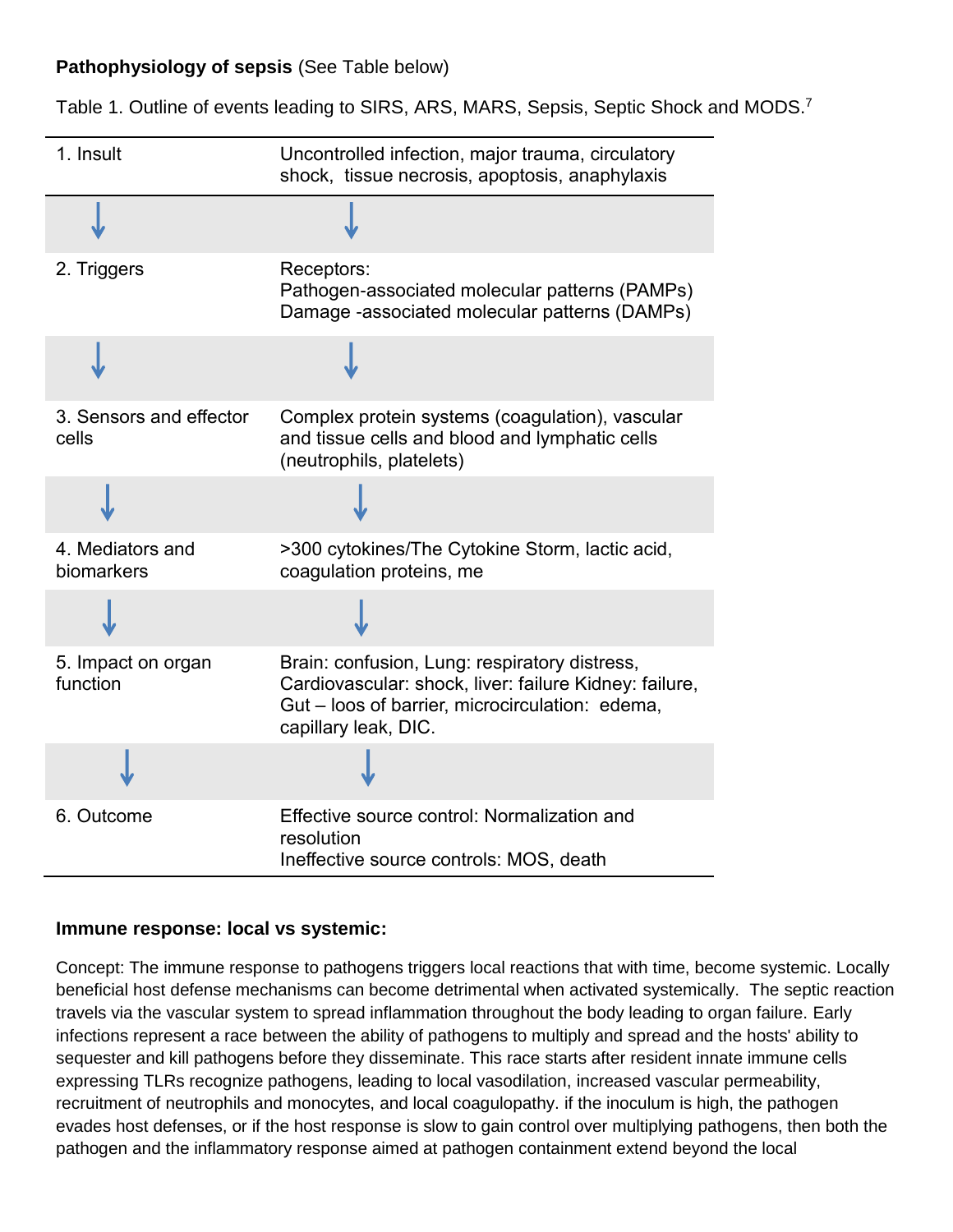environment, and both systemic infection and systemic inflammation. Figure 1 summarizes how sepsis is a numeric and geographic race between bacterial growth and host defense.

Figure 1. Local to systemic inflammatory response.



In the Figure 1, the following steps can be recognized : A) after the initial inoculum, bacteria or other pathogens begin to propagate within local compartments, B) if the immune response is sufficiently fast, then the spread of pathogens is limited by defense mechanisms and C) if the infection spread outside a single compartment and the infection point where specific host defense mechanisms shift from benefit to detriment is crossed, then both infection and the inflammatory response to the infection become systemic, resulting in diffuse organ injury and shock. This is an ineffective immune response with systemic pathogen dissemination, systemically elevated cytokines (The Cytokine Storm), and multiple organ failure.

### **What are the TOLL receptors and why they are important?**

Immune response is triggered by receptor sensing either bacterial products or damaged cell-derived products. Both receptors will initiate the pro inflammatory response as a mechanism of defense. The cells of immune system express various pattern recognition receptors (PRRs) that detect danger via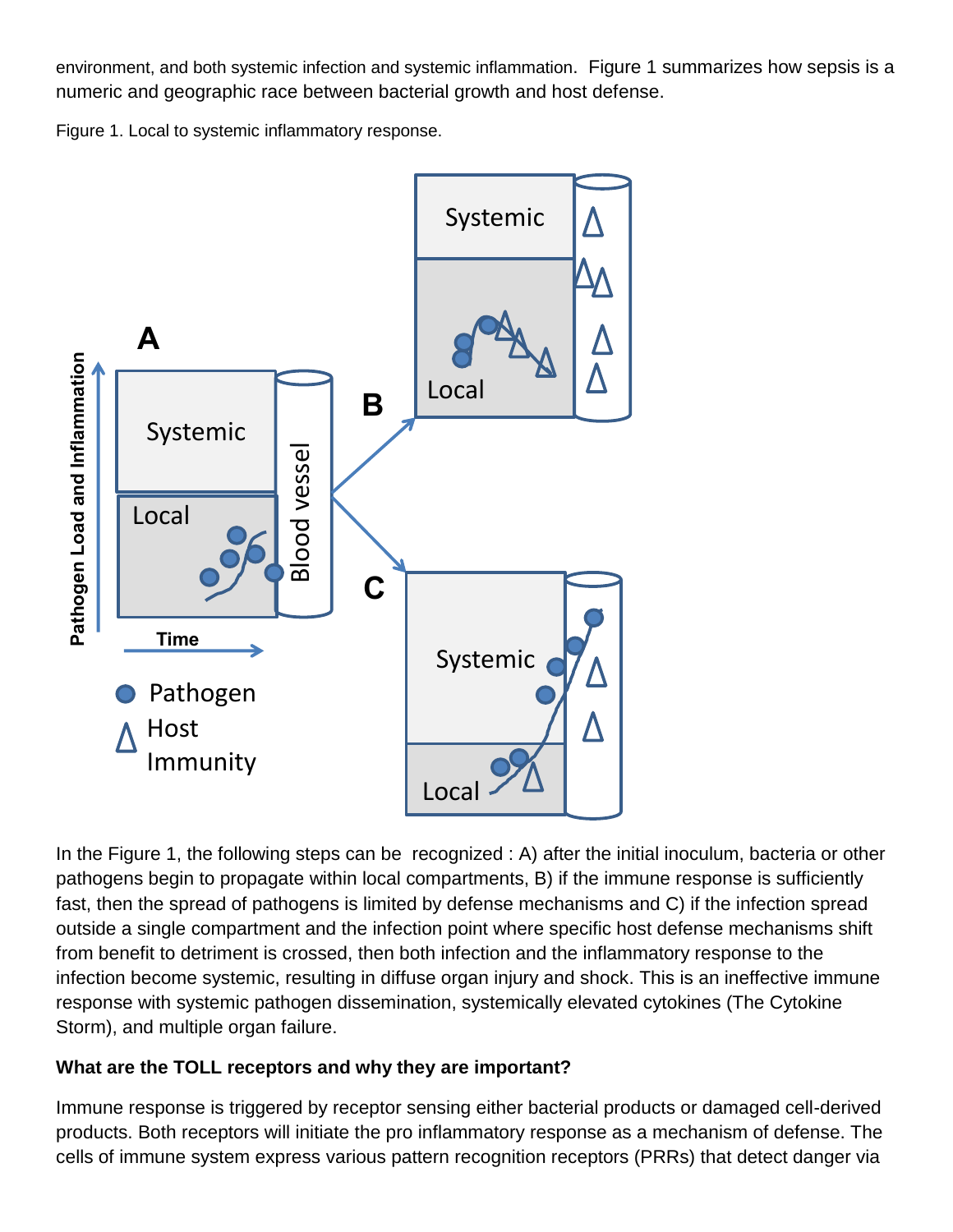recognizing specific pathogen-associated molecular patterns (PAMPs) and mount a specific immune response. There are 13 TLRs described.<sup>8</sup>

| <b>PAMPs</b> | <b>TOLL (TLR)</b>  | Pathogen                |
|--------------|--------------------|-------------------------|
| Zymozan,     | 1, 2, 6            | Gram positives          |
| Endotoxins   | 4 (most important) | Gran negatives          |
| Flagelin     | 5                  | Bacteria and e flagella |
| dsRNA        | 3                  | <b>Virus</b>            |
| dsDNA        | 7, 8               | <b>Virus</b>            |
| CpG          | 9                  | Bacteria, DNA           |

Table 1. A list of the TLR receptors and their pathogen ligands.<sup>9</sup>

Cells are activated and the inflammasomes are triggered. An inflammasome is a macromolecular complex that is required for caspase-1 activation and cleavage of inactive pro-IL-1to its biologically active form IL-1 and also IL18. IL-1 is an endogenous fever trigger.<sup>10</sup> Activation of inflammasomes during sepsis and trauma serve to amplify inflammatory signaling influencing the Cytokine Storm. Nine types have been identified.<sup>11</sup>

#### **Sepsis: bifasic response: hiperinflammatory and hipoinflammatory. 12**

Immune response during SIRS, Sepsis and Septic Shock has 2 phases: hyper-inflammatory and a hypoinflammatory which lead to three possible outcomes: a) controlled anti-inflammatory response reaching homeostasis, b) uncontrolled anti-inflammatory response reaching homeostasis and c) uncontrolled antiinflammatory and patient dies. When diagnosing and treating patients, SIRS, Sepsis, Septic Shock and MODS we need to consider that there is a temporal relationship during the course of the disease. Therefore, monitoring strategies and biomarkers will change over time. During the hyper inflammatory phase, there is a low risk for a second bacterial infection, In contrast, during the hypo inflammatory phase, there is a high risk for a secondary pathogen infection, immunosuppression and immune dysfunction. Biomarker evaluations can be performed over time, as well as monitoring therapy. The next figure depicts the disease evolution over time.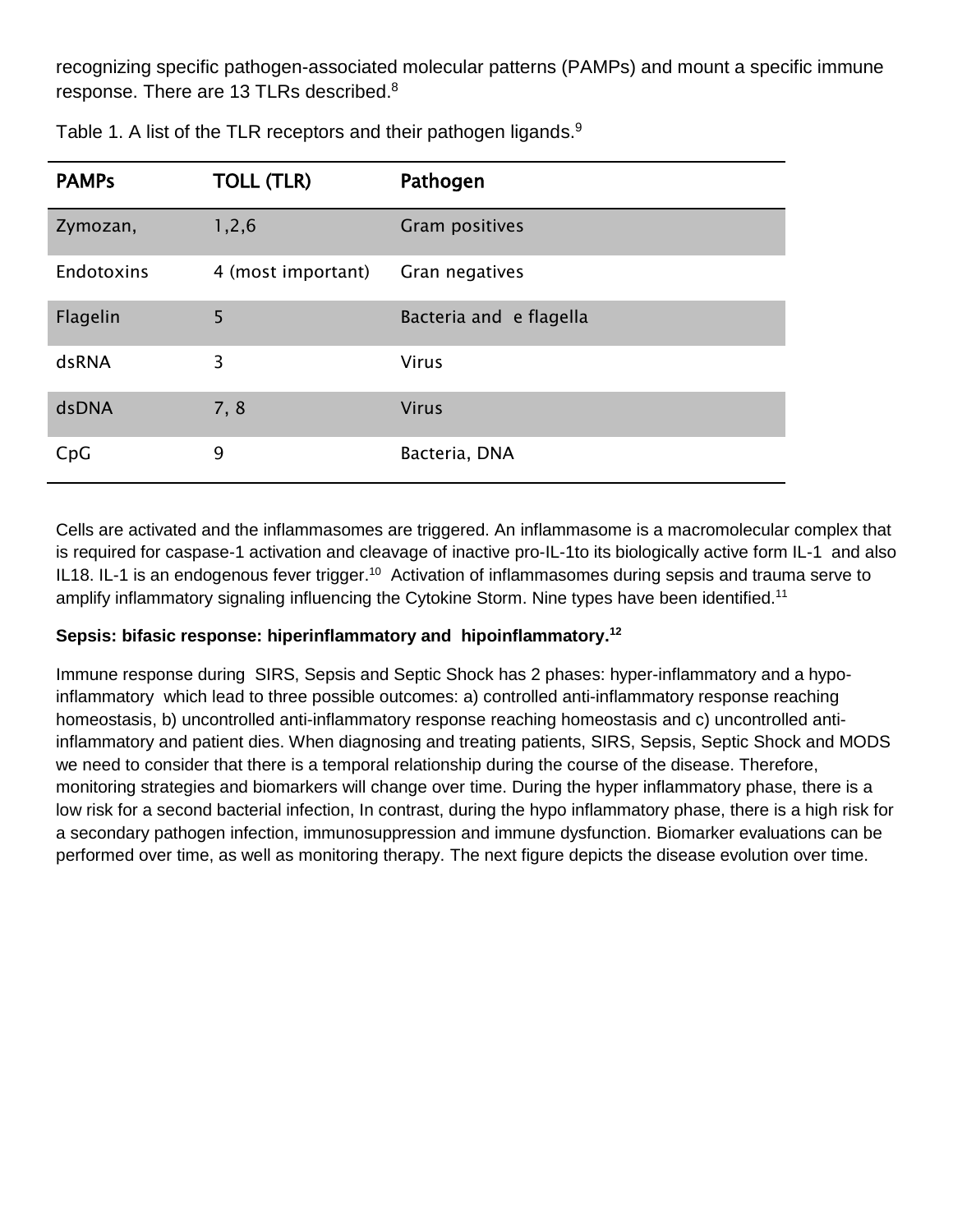



### **Neutrophils in sepsis and organ failure**

Review.

- o First line of defense.
- o Main cell type involved in acute inflammation
- o Main functions: secretion of molecules, migration and phagocytosis.
- o Dysfunctional neutrophil biology in sepsis will lead to significant changes that will contribute to the development of secondary complications and MOD.
- o When infection occurs: mobilization, marginalization and rolling in the endothelium, and adhesion and transmigration through the wall of the blood vessels with significant changes in their morphology and biology.

Changes in the neutrophil biology during sepsis:

- $\circ$  Changes in the neutrophils elasticity.<sup>15</sup>
	- Pro-inflammatory mediators and released bacterial products result increased leukocyte stiffness.
	- Neutrophils become sequestered in the capillary beds (lungs, liver).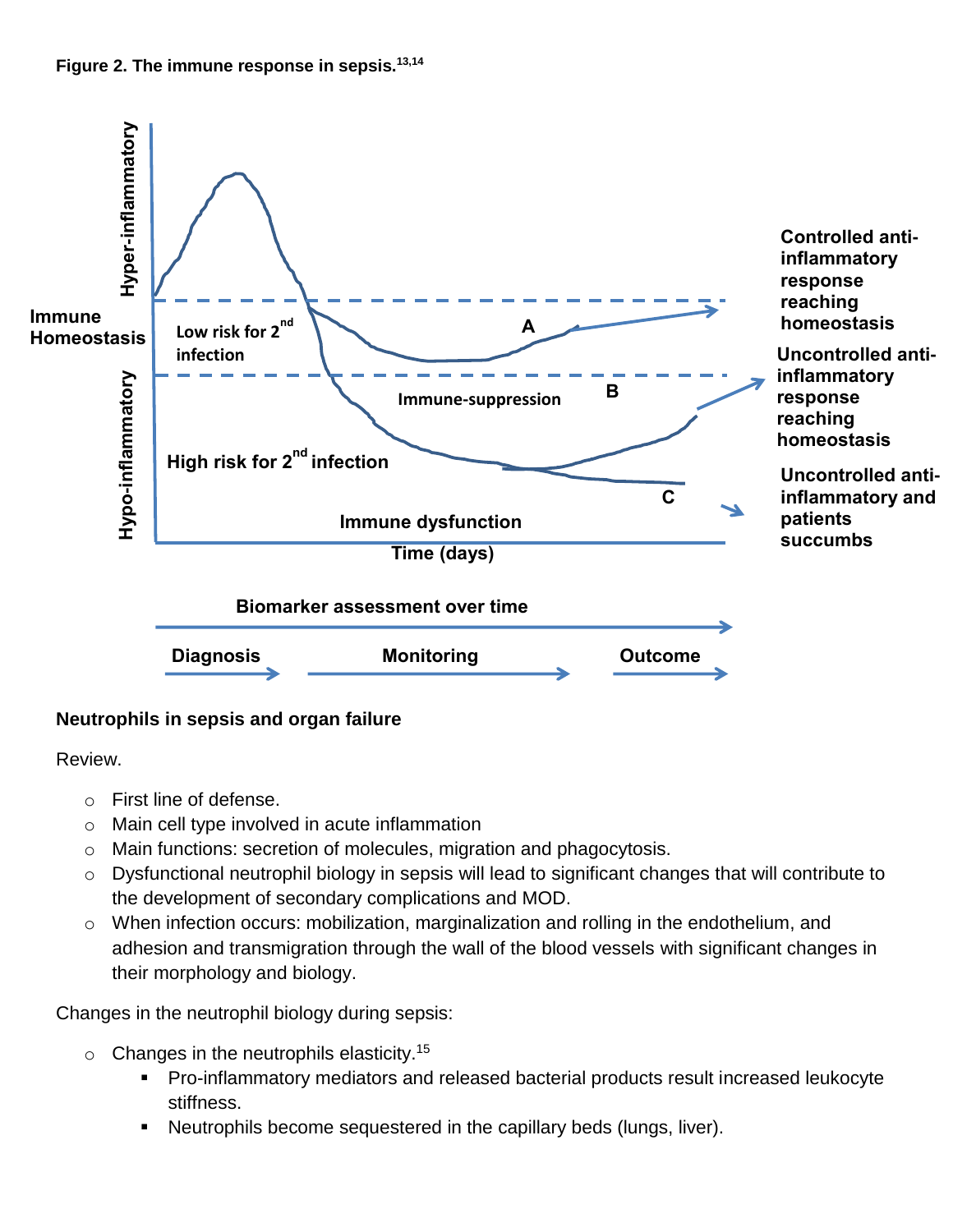- Reduction of leukocyte movements during sepsis may contribute even more to neutrophil sequestration and vascular occlusion, thus promoting tissue ischemia and dysfunction of various organs.
- $\circ$  Alterations in neutrophil-endothelial cell and chemotaxis.<sup>15</sup>
	- Profiles of adhesion molecule expression in neutrophils, endothelial cells further promote firm and neutrophil adhesion in the vasculature.
	- Movement to the sites of infection controlled by cytokines and microparticles
- $\circ$  Deterioration of neutrophil migration  $16$ 
	- Compromised due to excessive release of pro-inflammatory mediators

# What are microparticles?

- o Microparticles are proinflammatory vesicles and procoagulants released from neutrophils, platelets and other cells.<sup>17</sup>
- o Activation of resting platelets, increased increase P-selectin expression, and perpetuate thrombus formation.<sup>18</sup>
- $\circ$  Triger proinflammatory mediators by activating endothelial cells (IL-6).<sup>18</sup>
- $\circ$  Activation of classic pathway of complement and fix C4 and C3 fragments.<sup>18</sup>

Expansion of inflammation by neutroohils.<sup>19</sup>

- o Acute phase, neutrophils entering the circulation can spread inflammation in other organs, and leading to damage.
- $\circ$  Late phases, there is a state of immune refractoriness with reasonably high amounts of antiinflammatory cytokines and specific inhibitors of cytokines.
- o Lack of maintenance of the balance between excessive inflammation vs anti-inflammatory mechanisms.
- o Yystemic neutrophil activation induce the release of NETs into the blood vessels causing endothelial damage, culminating with worsening sepsis and possible death.

# What are NETs?

Are neutrophil's weapons against bacteria. To kill these pathogens neutrophils use strategies such as phagocytosis, degranulation and NETs formation. The latter, are webs of DNA coated in antimicrobial proteins that are released into the vasculature during sepsis and contribute to organ damage.

Once the neutrophils are activated: There is release of nucleosomes in response to stimuli by infection or inflammation. The neutrophil extracellular traps (NETs) are composed of nucleosomes with granular components . Networks link and kill microbes. The nets also immobilize platelets and erythrocytes triggering DIC.<sup>20</sup> Figure 3 summarizes the NETs formation.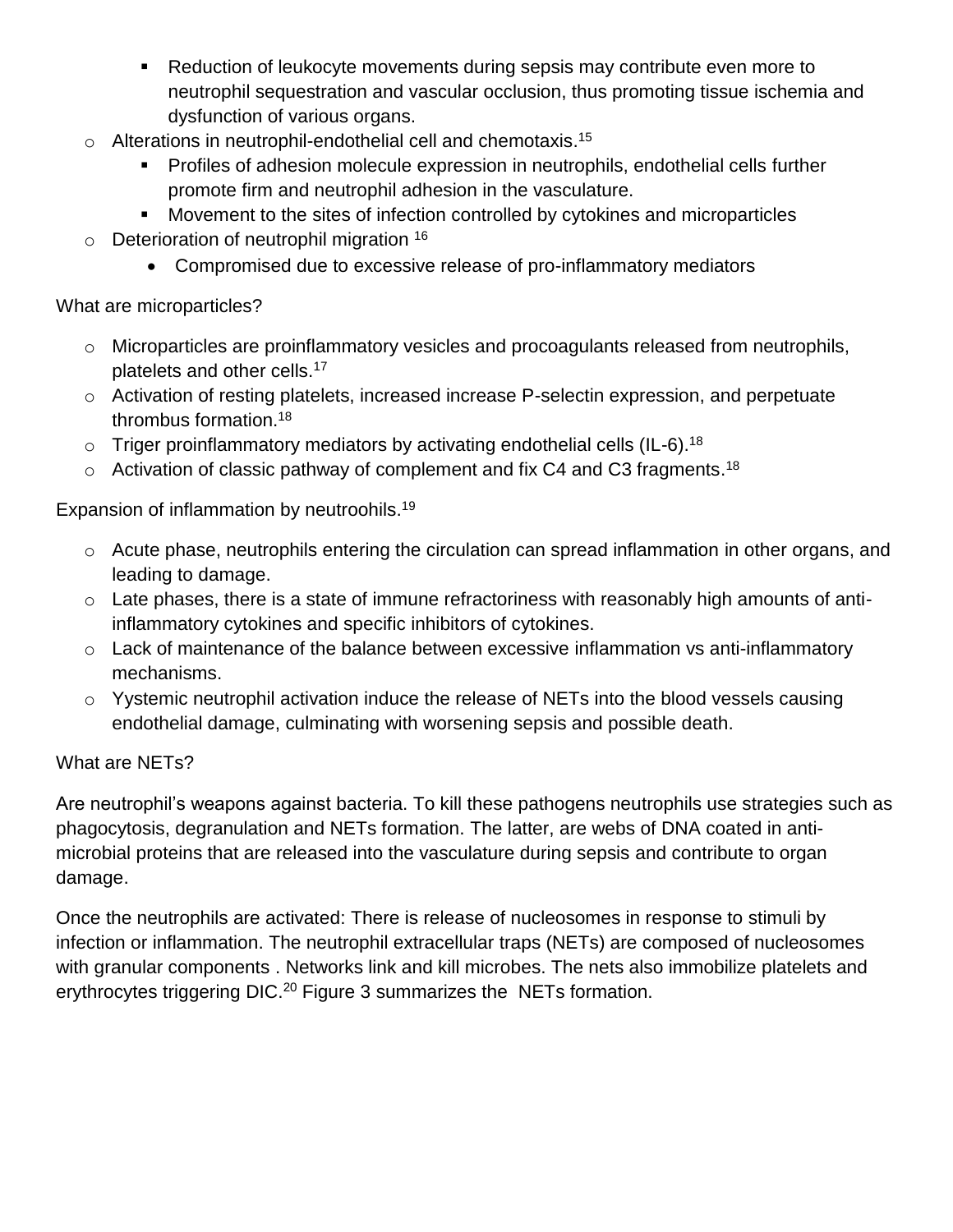

### **Platelets in sepsis and organ failure.**

#### Review. 22

- $\circ$  Small (2–4  $\mu$ m).
- o Anucleate.
- o Discoid-shaped cytoplasmic fragments released in the bloodstream during the fragmentation of polyploid megakaryocytes in bone marrow sinusoidal blood vessels.
- o Short lifespan, of up to 10 days.
- o Rapidly accumulate at the site of infection.
- o Express Toll-like receptors.

#### Platelet tasks<sup>23</sup>

- o Hemostasis
	- Detection of vascular breach
	- **Response to endothelial alarms**
	- Clot formation
	- Regulation of vessel permeability
	- **Sealing of vascular breaches during uleykocyte transmigration**
	- **Blood-lymph separation**
- o Immunity
	- Direct pathogen detection
	- **Pathogen binding and degranulation**
	- **Leukocyte recruitment**
	- **Response to leukocyte alarms (NETs)**
	- **Physical interaction with leukocytes signal exchange**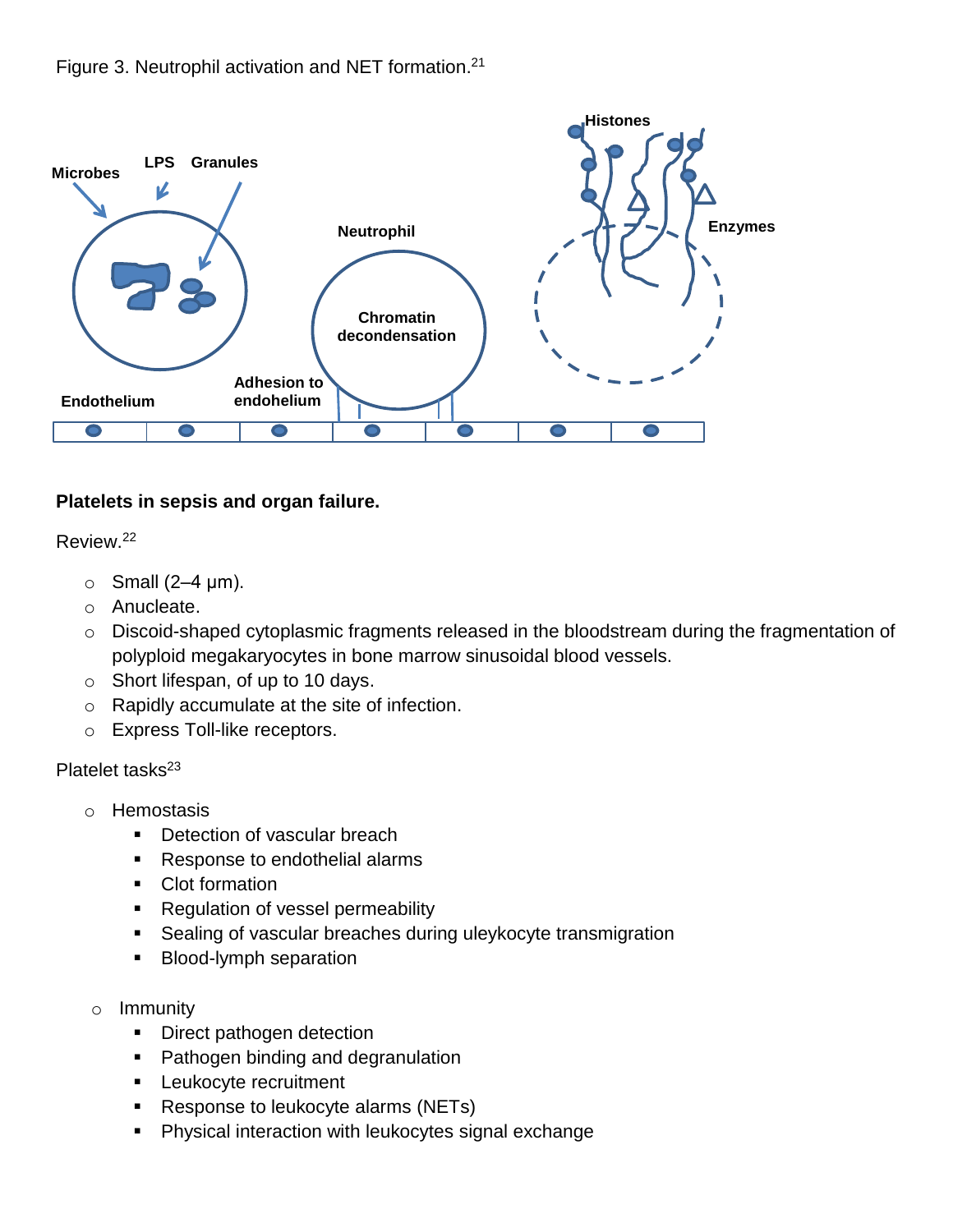Antimicrobial mechanisms in platelets.<sup>24</sup>

- o Activated metabolic status.
- o Expression of receptors mediating increased adhesion to injured or infected tissues.
- o Motility toward and intensification at sites of tissue injury or infection mediated by C3a and C5a.
- o Generation of reactive oxygen species including superoxide, peroxide, and hydroxyl radicals.
- $\circ$  Extension of pseudopodia that interact with microbial pathogens and host cells.
- o Cytoskeletal remodeling to facilitate granule mobilization and organization.
- o Degranulation and processing of preformed granule molecules, including host defense peptides.
- o Platelets bridge innate and adaptive immunity.

### Platelet micropartiles. 25

- o Is a distributed storage pool of bioactive effectors, exerting pro-inflammatory and prothrombotic properties in the immediate microenvironment of their formation.
- o Contribute to myocardial dysfunction in sepsis by decreasing myocardial.

How platelets cause multiple organ failure?

- $\circ$  Immune cell recruitment and hyper inflammation.<sup>24</sup>
- $\circ$  Development of vaso-occlusive thrombi in capillary vascular beds.<sup>24</sup>
- $\circ$  Direct cell toxic effects of platelets and platelet derived micro particles on endothelial cells.<sup>24</sup>
- o Formation of DIC.<sup>24</sup>
- o Platelet-endothelial adhesion, platelet-leukocyte aggregates, and NETs all contribute to the formation of micro-thrombi in small vessels.<sup>26</sup>
- o The cells involved release cytokines and chemokines resulting cellular recruitment, which can become pathological self-sustaining dysregulated process resulting in septic shock.<sup>25</sup>
- o During sepsis, even when organ perfusion is preserved, patchy areas of reduced oxygen delivery with consequent mitochondrial dysfunction influencing mortality.<sup>25</sup>
- o Platelets will induce.<sup>25</sup>
	- Acute respiratory distress (ARD).
	- Disseminated Intravascular Coagulation (DIC).
	- Acute Kidney Injury (AKI).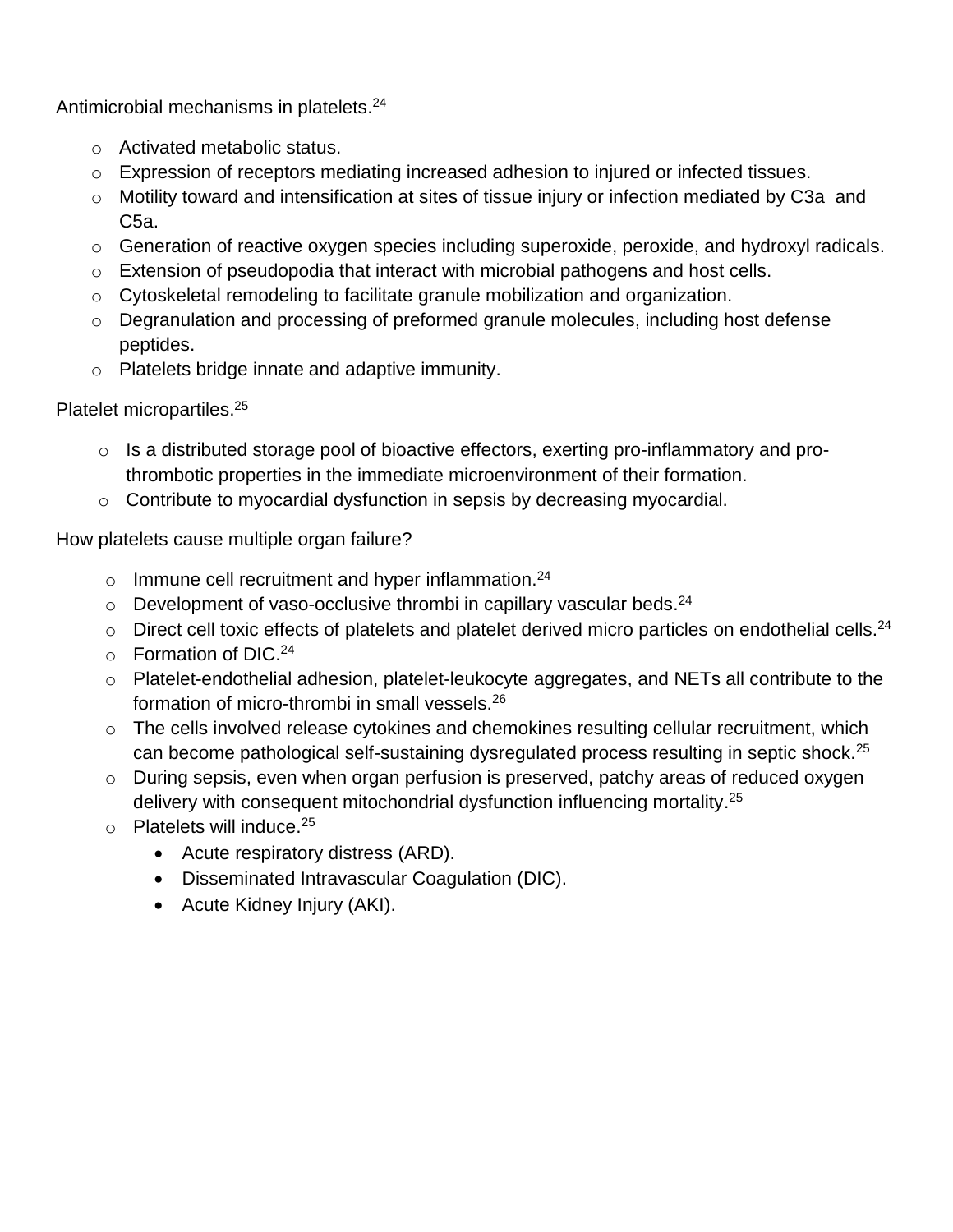Figure 4. Summary the consequences of neutrophil-platelet-endothelium activation and interplay in sepsis/septic in shock and organ failure.<sup>21</sup>



## **The Cytokine Storm**

What is the cytokine storm?

- o Is the systemic expression of a healthy and vigorous immune system resulting in the release of more than 150 known inflammatory mediators.
- o Consequences:
	- **Local and systemic inflammation.**

What are the cytokines most commonly associated with the storm?<sup>27</sup>

o See Table 2. Cytokines associated with the storm.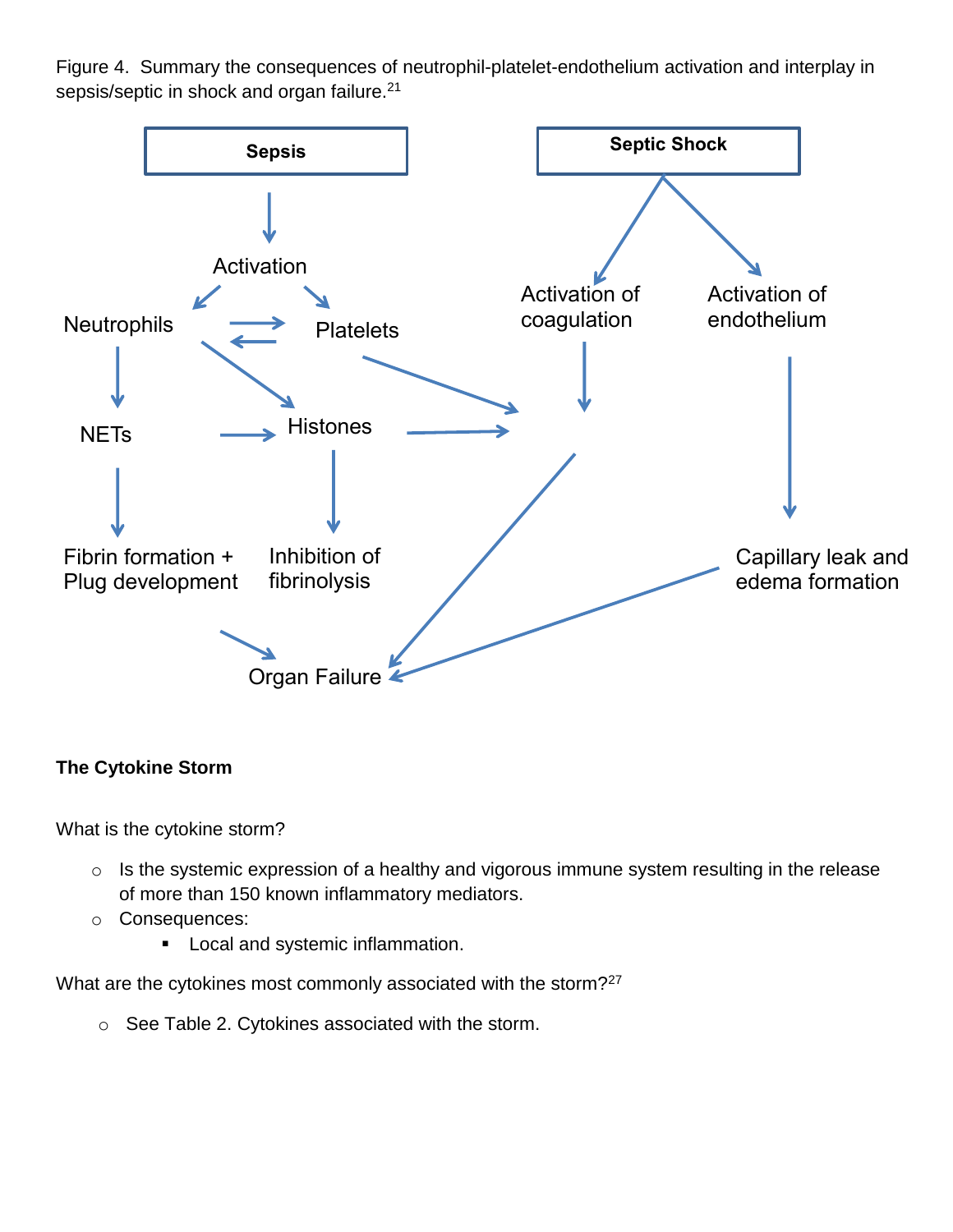Table 2. Cytokines associated with the storm.

| Type                                                                                    | <b>Actions</b>                                |
|-----------------------------------------------------------------------------------------|-----------------------------------------------|
| Interferons                                                                             | Regulation innate immunity                    |
| Interleukins (pro-inflammatory IL-1 $\alpha$<br>and IL-1 $\beta$ ; antilammatory IL-10) | Growth and differentiation (pro-inflammatory) |
| Chemokines                                                                              | Leukocyte recruitment (pro-inflammatory)      |
| Colony-stimulating factors                                                              | Stimulation of progenitor cells               |
| Tumor necrosis factor                                                                   | Prinflammatory                                |

 $\circ$  Cytokine storm begins at a local site and spreads throughout the body via the systemic circulation expanding to other organs.

- o Acute lung injury progresses into respiratory distress.
- o Hypotension, hyper- or hypothermia, leukocytosis or leukopenia, and often thrombocytopenia.

## **Surviving sepsis in Veterinary Medicine: Chapter 2- Laboratory diagnosis**

#### **Introduction:**

The septic response is an extremely complex chain of events involving inflammatory and antiinflammatory processes, humoral and cellular reactions and circulatory abnormalities.

An early diagnosis of sepsis helps to initiate rapid treatment, improve outcomes and reduce unnecessary antibiotic therapy. Diagnostic biomolecular markers can aid veterinarians to simplify, accelerate and objectify outcomes. Process from diagnosis and process monitoring to verification and timely correction of therapy.

Currently, there is no ideal and clinical gold standard for the diagnosis of sepsis, as microbiology may not be sensitive enough and laboratory tests are unspecific for use as a reference standard.

### **What are biomarkers?<sup>28</sup>**

- o Characteristic that is objectively measured and evaluated as an indicator of normal biological process, pathogenic process, or pharmacologic response to a therapeutic intervention.
- $\circ$  Usefulness is evaluated by:
	- Capacity to provide timely information beyond what is readily available from routine physiologic and clinical data (Speed + Accuracy).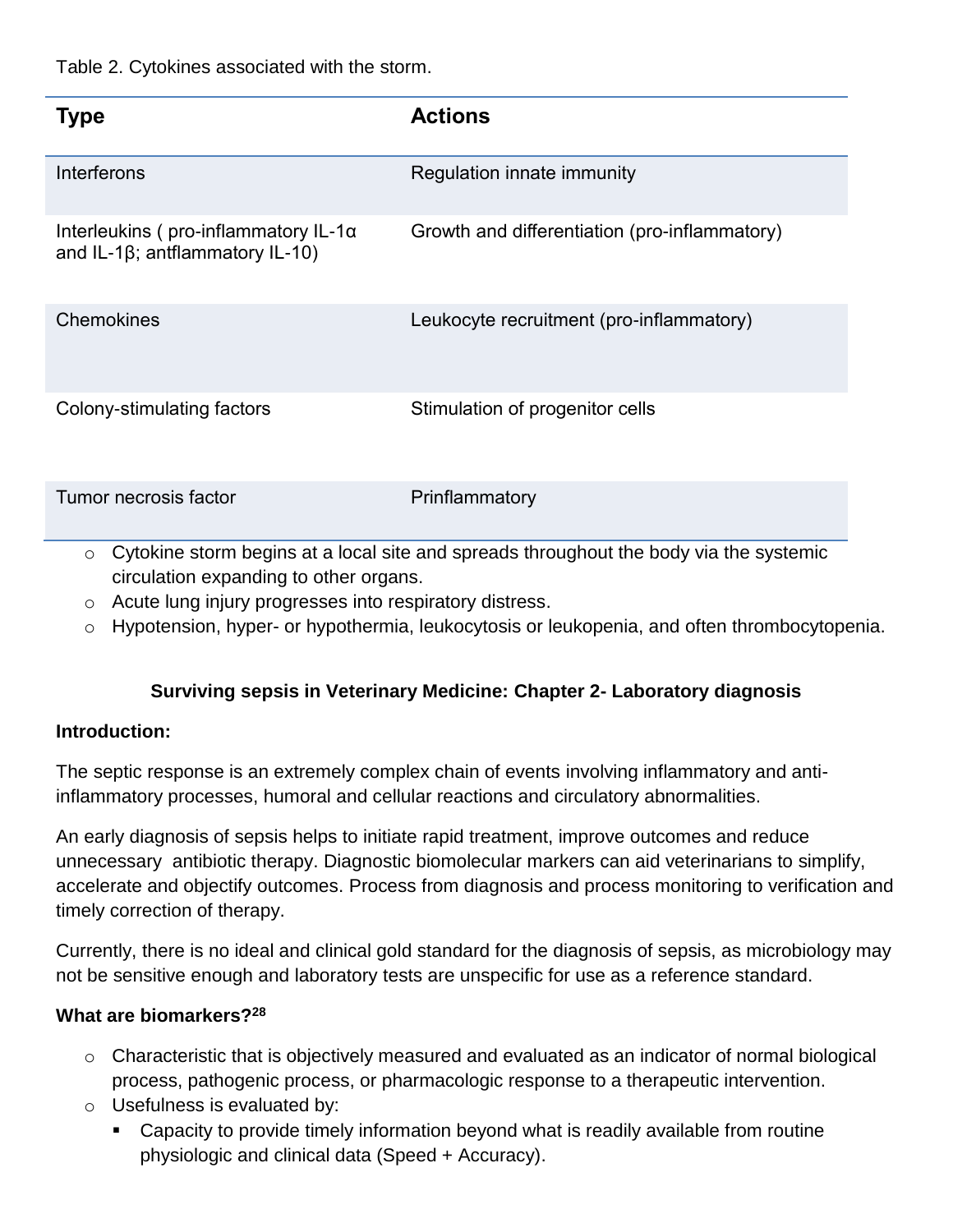**Sensitivity and specificity must be an acceptable value.** 

### **Classification of sepsis markers**

- o Cytokine/chemokine biomarkers IL-1 receptor antagonist & TNF.
- $\circ$  Cell markers CD40.
- o Receptor Fc-gamma RIII.
- $\circ$  Coagulation Activated partial thromboplastin time (aPTT).
- o Vascular endothelial damage Platelet-derived growth factor (PDGF), ELAM1, ICAM1,
- o Vasodilation Angiotensin converting enzyme (ACE).
- $\circ$  Organ dysfunction Troponin.
- o **Acute phase proteins – Calcitonin, Hepcidin.**
- o **Metabolic – Lactate.**
- o Vasodilation Neuropeptide, NO, Substance P.

## **Roles of the Biomarkers<sup>29</sup> .**

- o Identify patient with **↑** probability of disease, adverse outcome, or benefit from intervention
- o Identify presence or absence of pathologic state or process
- o Aid in risk stratification/prognosis
- o Monitor response to an intervention or treatment
- o Serve as surrogate endpoint

## **Lactate**

### What is lactate?

- o Lactate is a by-product of glycolysis, energy pack.
- o Glycolysis has 2 enzymatic pathways:
	- Cytoplasm first set of enzymatic reactions mostly anaerobic poorly perfused tissues - 1 glucose will produce 2 pyruvates and 2 ATP, pyruvate either is converted into lactate or moves to the mitochondria into Krebs cycle for the second set of reactions.
	- Mitochondria second set of reactions mostly aerobic- lactate is oxidized and produces 18 ATPs. If low oxygen exists, pyruvate is converted into lactate to maintain energy. Lactate/pyruvate ration increases (normal pyruvate/lactate ratio is 10 pyruvate:1 lcatate). Once molecular oxygen is again available, and if the mitochondrial function is preserved, the excess lactate is rapidly metabolized back through pyruvate into CO2 and H2O via the Krebs cycle.

## Where the lactate is metabolized?

- o Liver.
- $\circ$  Kidney lactate clearance pH and blood flow critical for clearance.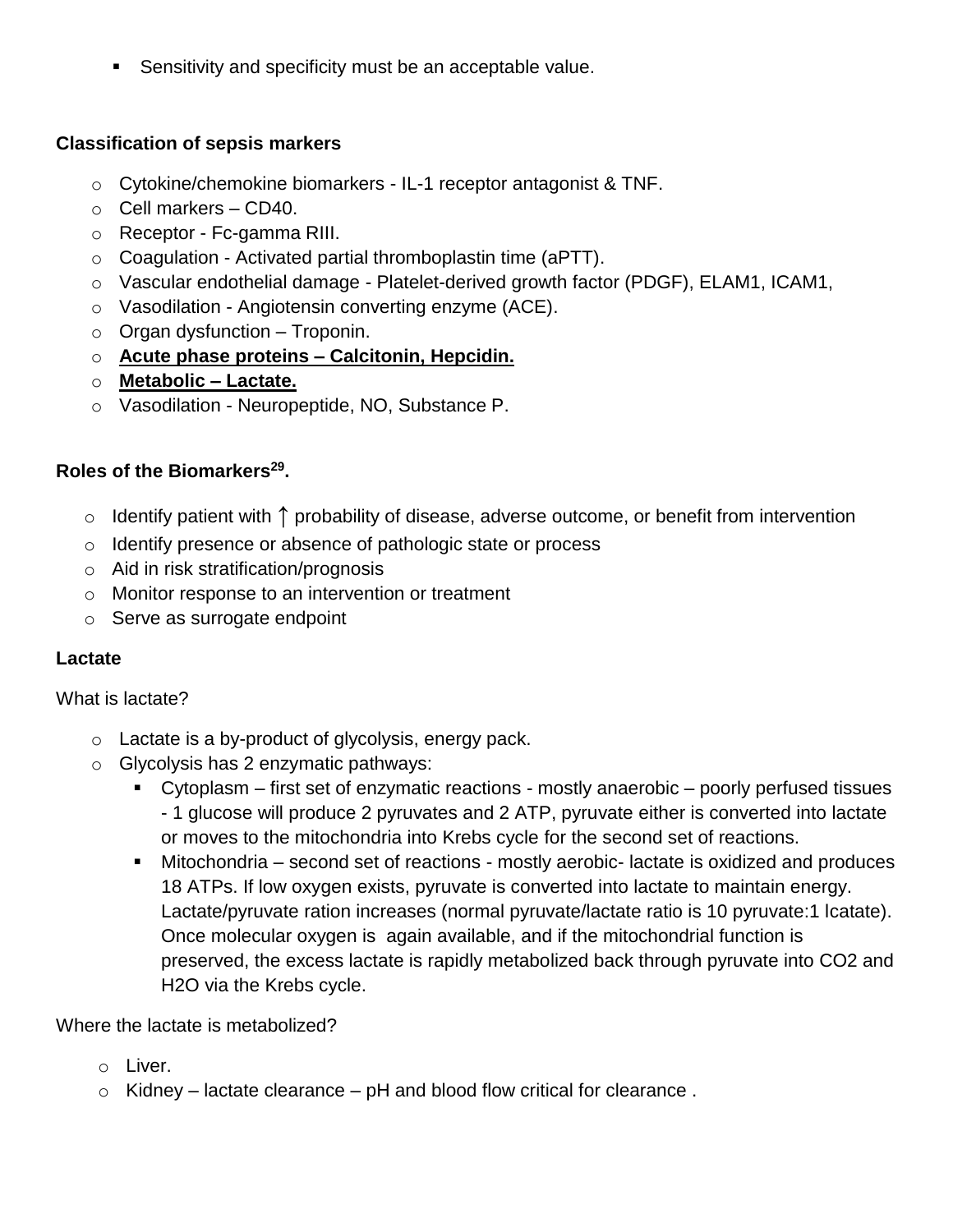Lactate as a marker for cellular stress.

- o Under stress, lactate is a source of energy in the same cell where it is produced and also in other cells where it can be used as an important fuel for oxidation and glucose generation.
- o Lactate Clearance as independent predictor of mortality.
- o Targeting resuscitation in sepsis to achieve a lactate 'clearance' of at least 10%.

Sampling techniques

- o Lactate production by red blood cells continues following blood sampling, blood samples must be analyzed rapidly (<5 minutes) following sampling.<sup>30</sup>
- o Blood samples submitted for laboratory analysis should be collected in tubes containing sodium fluoride (NaF).<sup>28</sup>
- o Solutions containing 5% dextrose, in normal saline or Ringer's lactate, have been shown to result in significant increases in blood lactate concentration over time.<sup>31</sup>
- o Stress and struggling (induced by bathing) can increase a tenfold in plasma lactate concentrations in cats.<sup>29</sup>
- o Regional differences: minimal, venous samples locally concentrations, arterial systemic levels. 32

Laboratory methods for serial lactate measurements.

- $\circ$  Central laboratory  $\sim$  30 min depending on patient load and sample management. **Enzymatic.**
- $\circ$  Blood gas analyzer ~30 min depending on patient load and sample management. **Biosensor.**
- $\circ$  Handheld devices (PoC) 15 seconds.
	- **Enzymatic biosensors.**

Early lactate measurements

- $\circ$  To allow a correct triage and address the patient to the proper hospital structure.
- $\circ$  To allow the proper therapy to be administered with no delay (Time-to-antibiotics, dedicated therapy).
- $\circ$  To allow an efficient patients' monitoring  $\omega$  ward.
- o Delays will impact patient outcome and cost.
- o Reduced TAT (Turn-Around-Time).
- o Reduced Sample volume.
- o Improved key performance indicators.
	- **TTT (Time-to-Triage) or TTA (Time-to-Antibiotics).**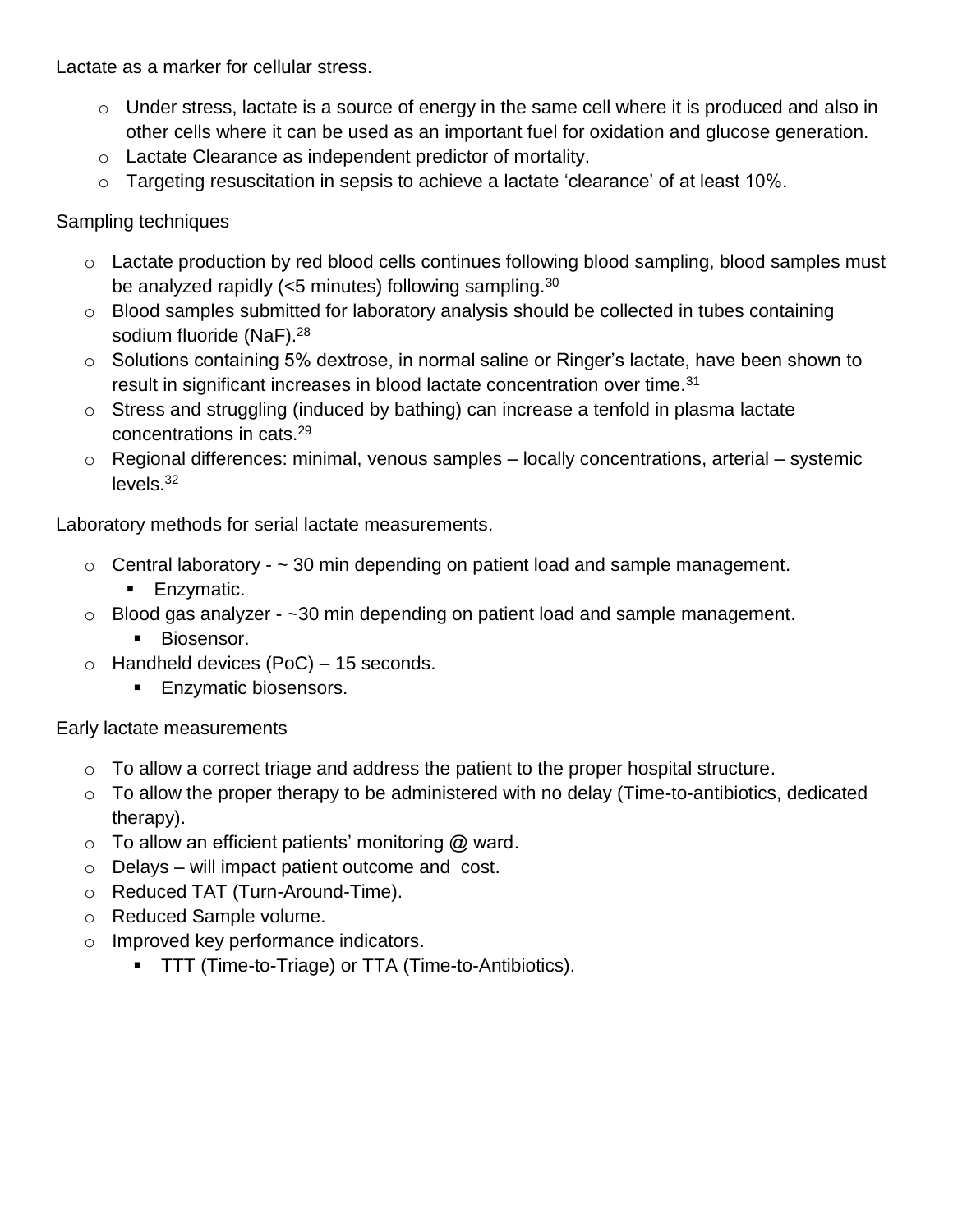Lactate concentrations.<sup>33</sup>

Table 2. Lactate Concentrations in Mature Dogs and Cats.

| <b>Lactate concentration</b><br>(mmol/L) | Significance       |
|------------------------------------------|--------------------|
| < 2.5                                    | Normal             |
| $2.5 - 4.9$                              | Mild elevation     |
| $5 - 7$                                  | Moderate elevation |
| >7                                       | Severe elevation   |

Interpretation of lactate concentrations. 34

- o Increased blood lactate can only be caused by increased anaerobic or aerobic lactate production, and eventually combined with decreased lactate clearance.
- o Aerobic lactate production, either global or focal (especially in the lungs), is the result of activation of the inflammation cascade.

Figure 5. Interpretation of hyperlactemia.



Figure 5 illustrates the blood lactate concentrations reflecting the balance between lactate production, either anaerobic (mainly in tissue hypoxia) or aerobic, and lactate clearance. The clearance is the sum of the endogenous oxidative-phosphorylation lactate production and the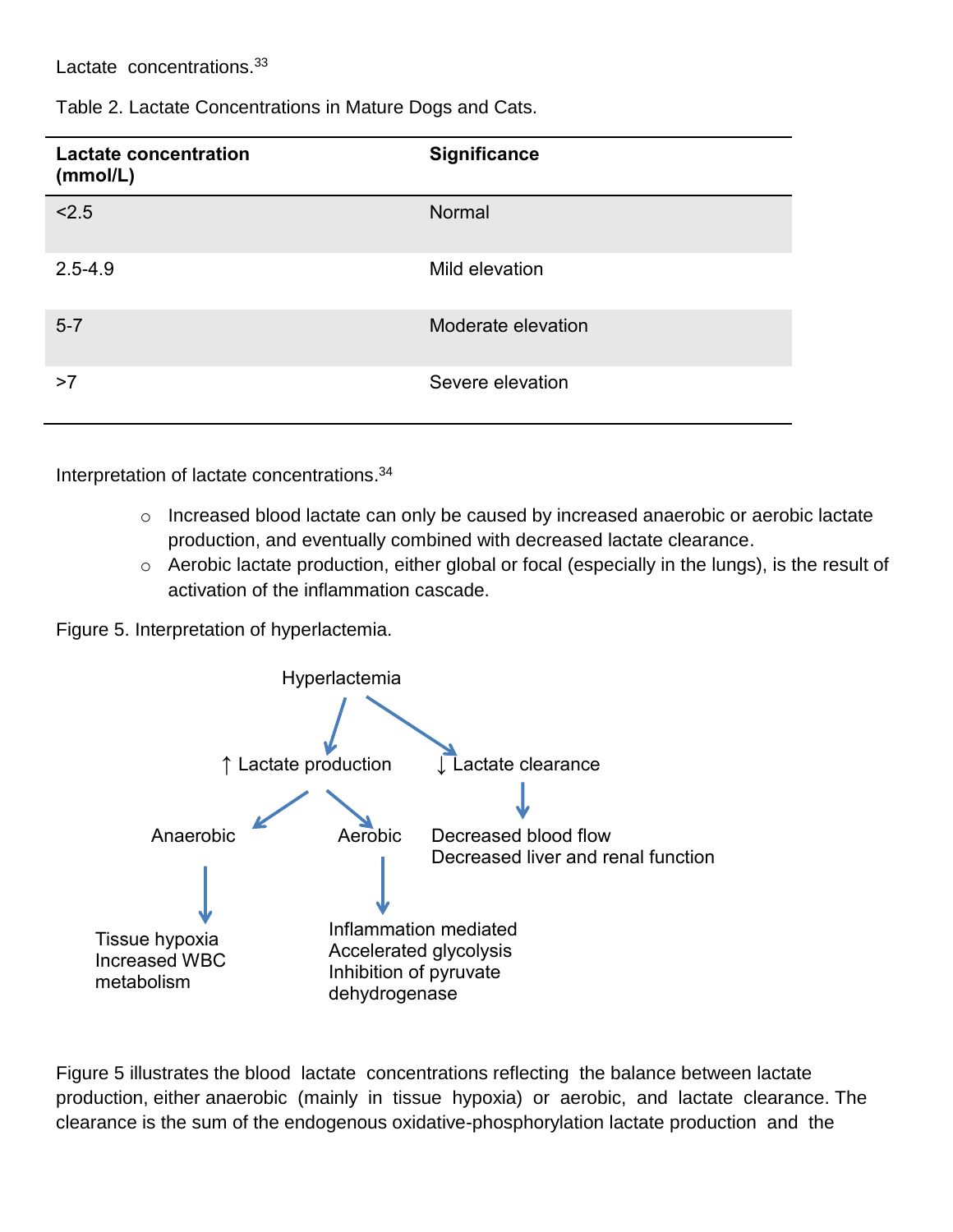additional lactate production under the influence of inflammation, and lactate clearance, mainly by the liver.

Hyperlactemia.<sup>35</sup>

Table 3 details the types of hyper-lactemia.

|                                                                       | Type A Hyper-lactemia (due to tissue hypoxia)                                               |                                                   |
|-----------------------------------------------------------------------|---------------------------------------------------------------------------------------------|---------------------------------------------------|
| Increased Oxygen<br>demand                                            | Decreased oxygen delivery                                                                   |                                                   |
| Exercise<br><b>Seizures</b><br>Shivering                              | <b>Septic shock</b><br><b>Blood loss</b><br>Severe anemia                                   |                                                   |
| Type B Hyper-lactemia (not due to hypoxia)                            |                                                                                             |                                                   |
| $B_1$ Associated<br>with underlying<br>disease                        | $B_2$ Associated with<br>Drugs or Toxins                                                    | $B_3$ Inborn errors in<br>Metabolism              |
| <u>Sepsis</u><br><b>Diabetes</b><br><b>Liver Disease</b><br>Neoplasia | Acetaminophen<br><b>Activated Charcoal</b><br>Cyanide<br><b>Ethylene Glycol</b><br>Methanol | Mitochondrial<br>myopathies<br>Enzymatic diseases |

Clinical use of lactate in critical care patients

- o In people.
	- Lactate monitored pts had significantly less length of stay, and decreased mortality and early lactate detection and serial measurements provide clinical benefit.<sup>36</sup>
	- Lactate clearance was higher in survivors than in non-survivors, and low clearance is predictor of death at day 28.<sup>37</sup>
- o In Veterinary Medicine.
	- Lactate concentrations and lactate clearance were good prognostic indicators in dogs with septic peritonitis.<sup>38</sup>
	- Point-of-care rapid devices are useful in the clinic.<sup>39</sup>

## **Procalcitonin**

What is procalcitonin (PCT)?<sup>40</sup>

- o Procalcitonin is a 116 amino-acid peptide Precursor of the hormone Calcitonin.
- o Synthesis in healthy persons in the C-Cells of the thyroid.
- o Endocrine regulator.
- o PCT is enzymatically converted to calcitonin and then stored in endocrine granules.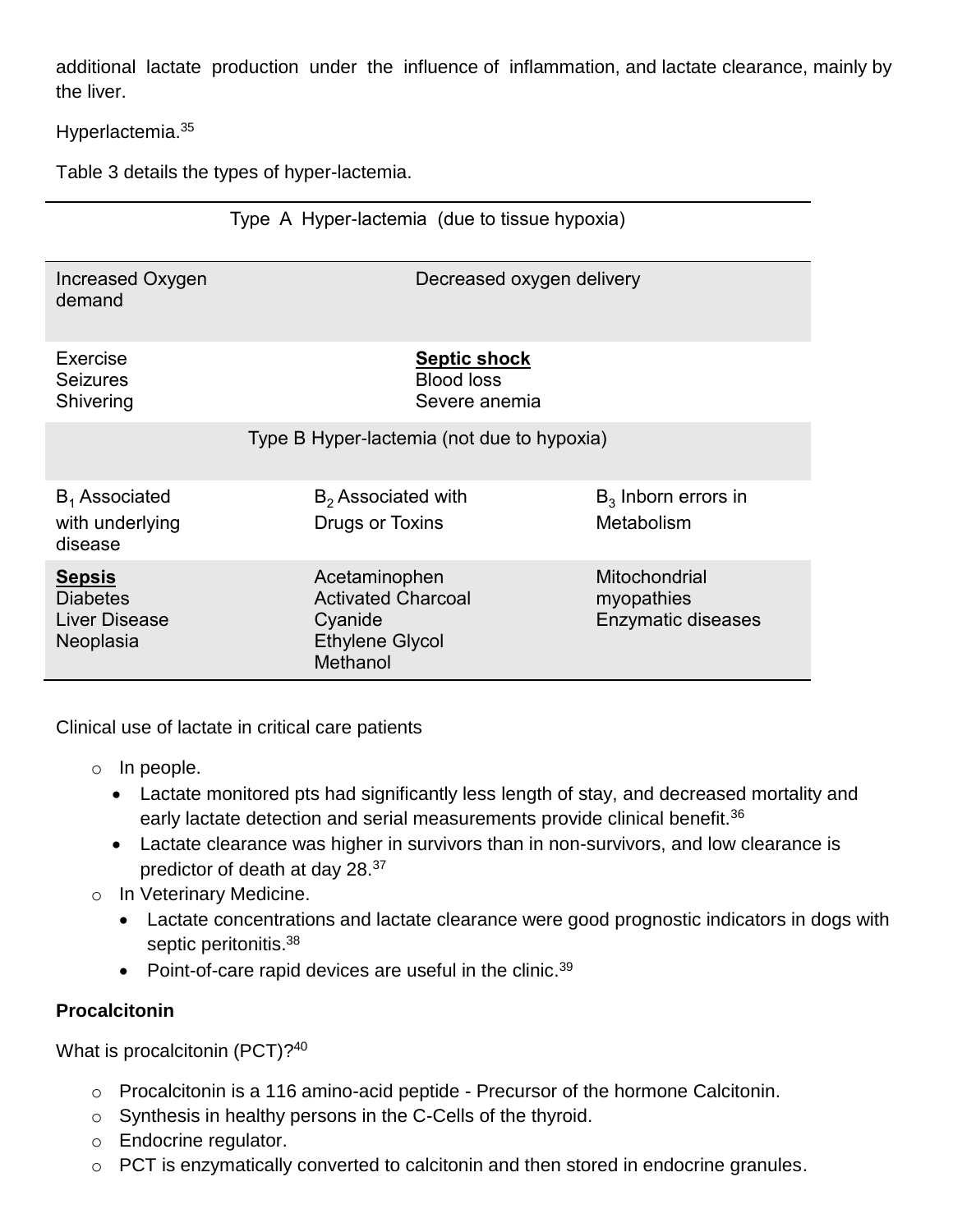o Released only under certain stress (e.g. magnesium, gastrin).

What is the role of PCT in the absence of infection? 41

- o Alternative (cytokine-like) pathway during sepsis: 'Hormokine'.
- o Bacterial toxins (gran +/gram-) and cytokines stimulate production of Procalcitonin in all parenchymal tissue.
- $\circ$  PCT is immediately released into the bloodstream is short lived.

Why Procalcitonin can be used as a biomarker in sepsis?<sup>42</sup>

o PCT mRNA is expressed in many tissues including ling, liver, kidney, adrenal, colon, leukocytes.

Methods to detect Procalcitonin.<sup>43</sup>

- o Enzymatic Immunoassays.
- o Chemiluminscent.
- o Immunofluorescent: time-resolved amplified cryptate emission (TRACE).
	- Based on non‐radiating energy transfer from donor molecule (europium cryptate) to acceptor molecule (XL665) as a result of the completed immune reaction.

Procalcitonin improves diagnosis in people. 44

- $\circ$  PCT levels accurately differentiate sepsis from noninfectious inflammation<sup>\*</sup>
- $\circ$  PCT has been demonstrated to be the best marker for differentiating patients with sepsis from those with systemic inflammatory reaction not related to infectious cause.

Clinically relevant levels in antibiotic therapy in people<sup>45</sup> Importance is to manage antibiotic therapy.

| <b>Procalcitonin level</b> | Interpretation                         | <b>Antibiotic therapy</b> |
|----------------------------|----------------------------------------|---------------------------|
| $< 0.1$ µl/L               | Bacterial infection very<br>unlikely   | Withhold                  |
| $0.1 - 0.25$ µl/L          | <b>Bacterial infection</b><br>unlikely | Withhold                  |
| $0.25 - 0.5$ µl/L          | <b>Bacterial infection likely</b>      | Start or continue         |
| $>0.5$ µl/L                | Bacterial infection very<br>likely     | Start or continue         |

Table 4. Procalcitonin levels and antibiotic therapy in sepsis.

Procalcitonin in Veterinary Medicine.

- o Detection of dog Procalcitonin
	- No very consistent.<sup>46</sup>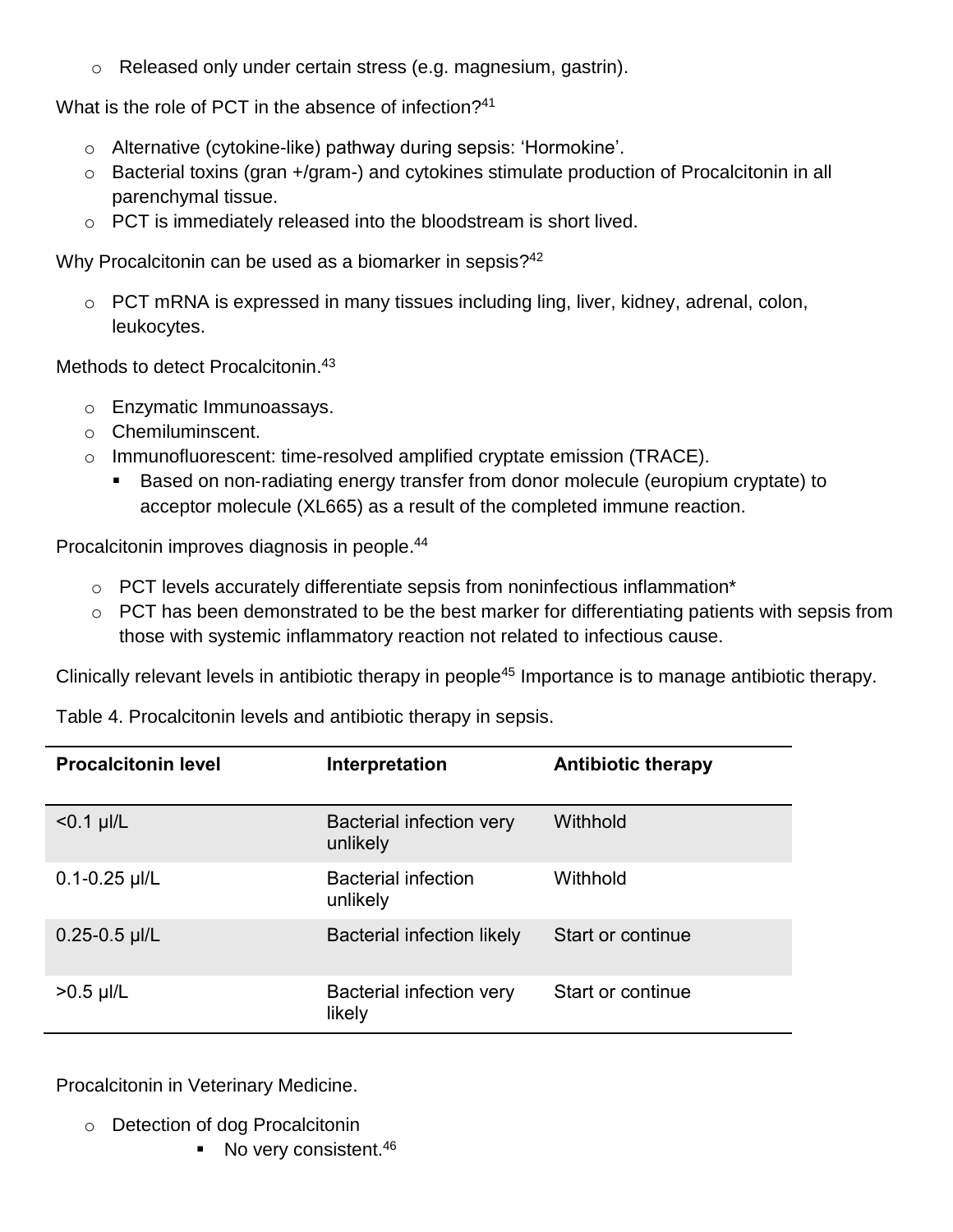- o SIRS detection
	- $\blacksquare$  PCT quantified by ELISA is helpful the detection SIRS in horses<sup>47</sup>.
- o Detection lung diseases.
	- **PCT** is useful as a biomarker in equine lung diseases. $48$
- o Organ dysfunction
	- Serial procalcitonin monitoring may offer valuable prognostic information in canine sepsis, wherein early decreases in PCT concentrations are associated with survival.<sup>49</sup>

### **Conclusions.**

### Lactate

- o Useful marker for organ dysfunction.
- o Endpoint for resuscitation in patients with sepsis and septic shock as part of the sepsis bundles.
- o Sepsis-3 definitions lactate levels were included in defining patients with septic shock.
- $\circ$  Serial lactate measurements are useful in monitoring treatment effectiveness to various therapeutic interventions, and therefore, is recommended in the sepsis bundle for septic shock, especially when the initial level is high.
- o Monitoring lactate clearance through serial measurements has been demonstrated to be a useful predictor of morbidity and mortality. Patients with a decrease in an initially elevated lactate level within 24 hours have significantly better outcomes than patients whose lactate remains elevated.
- o Elevated levels of lactate are not considered specific for either the diagnosis of sepsis, or predicting mortality, unless thoughtfully coupled with the overall clinical picture.
- o Point-of-Care (POC) determinations: results in 15 seconds, easy to perform, small volume, good correlation with central lab.

## **Procalcitonin**

- $\circ$  PCT is the only analyte approved by the FDA for the assessment of risk for developing severe sepsis in critically ill patients upon their first day of admission to intensive care units. Severe sepsis is no longer part of the sepsis 3 definition.
- o Lactate and C-Reactive Protein are FDA-approved but not specifically for sepsis.2
- o PCT is closely associated with inflammation, but not completely specific for infection. Evidence has shown that it may be elevated in a number of disorders in the absence of infection, especially following trauma.2 Using a single concentration value for the diagnosis or prognosis of sepsis is not practical.
- o PCT should always be interpreted carefully in the context of medical history and other clinical information as recommended in the Surviving Sepsis Campaign.2
- $\circ$  Immunoassays  $\sim$  50 min to produce results.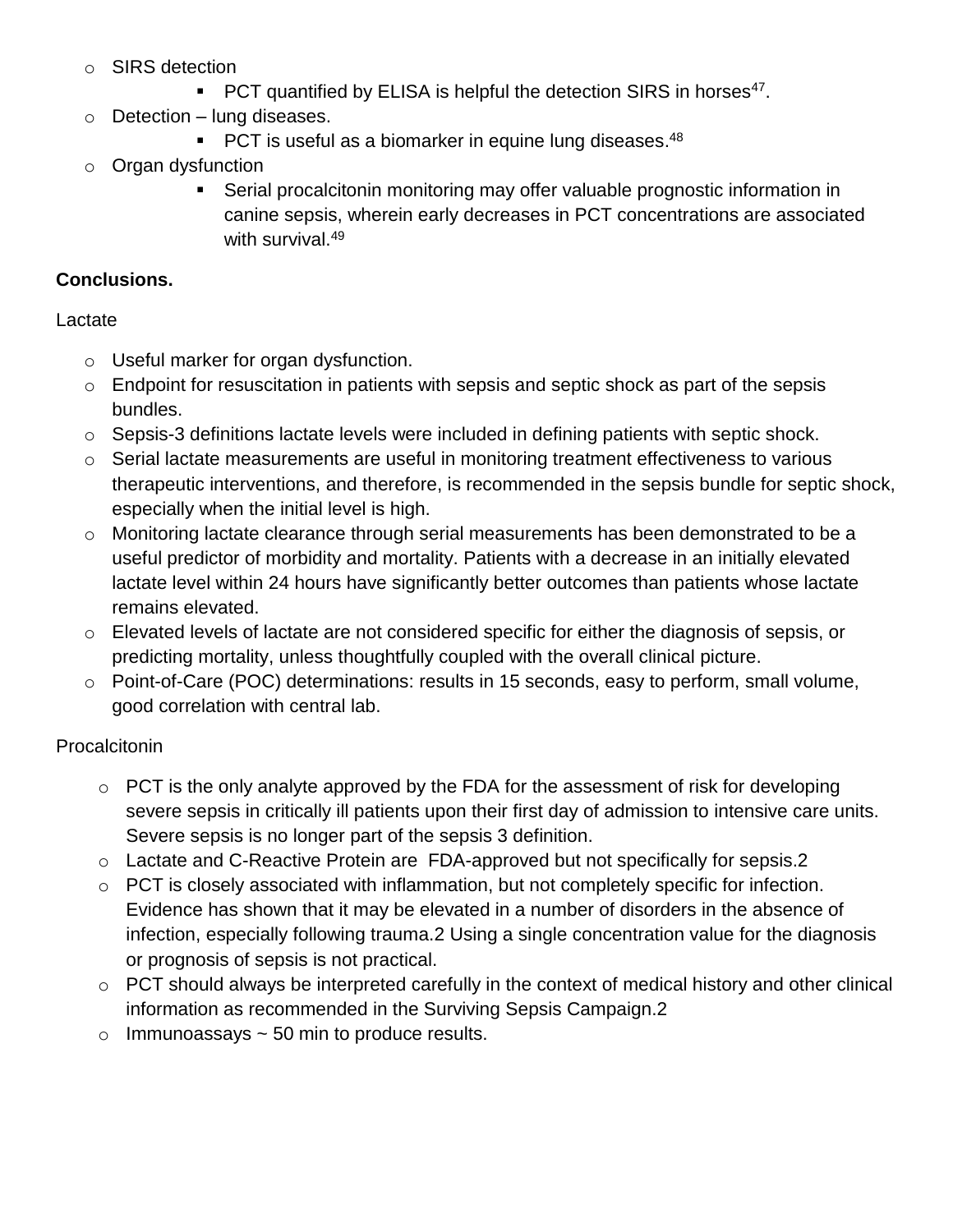# **Surviving sepsis in Veterinary Medicine: Chapter 3- Diagnosis and Treatment Challenges in Small Animals**

### **Introduction.**

Keypoints

- $\circ$  Clinical syndrome of local expanding to systemic inflammation in response to infection or injury.
- o Alterations in the regulation of vasomotor tone, increased vascular permeability, dysfunctional microcirculation and coagulation abnormalities.
- o Treatment should be directed towards resuscitation, early administration of liquids and antibiotics if bacterial sepsis is suspected, within 1 hour or less.
- o Untreated sepsis leads septic shock:
- o Hypotension, vascular leak and microvascular dysfunction
- o Global oxygen debt, organ failure and death.
- o What dogs and cats present?
	- Vague signs of illness.
	- **Possibly conflicting information from owners.**
- o What to do?
- $\circ$  Immediately perform diagnostics and treatment bundle. Time matters.
- o Decision?
	- **Treat dogs or cats symptomatically as outpatients or,**
	- Recommend hospitalization or referral.
- $\circ$  What do we have to keep in mind if we suspect sepsis?<sup>50</sup>
- o Measure lactate level.
- o Blood sample for cultures.
- o Administer broad-spectrum antibiotics.
- o Begin rapid administration of crystalloids.
- o Apply vasopressors if patient is hypotensive or after fluid resuscitation.

## **Diagnosis.**

Initial steps

- o Patient history.
- o Physical examination.
- o Laboratory work (Stat, BGA, blood cultures).
- $\circ$  Preliminary diagnostic findings = pt history + physical + lab.
- o Watch for fluid overload.
- o Options:
	- Suspect and confirm systemic inflammatory response.
	- Suspect and confirm sepsis, and septic shock.

### Patient history & physical

- o History:
	- Diarrhea, lethargy, loss of appetite, mental depression, vomiting (both cats and dogs).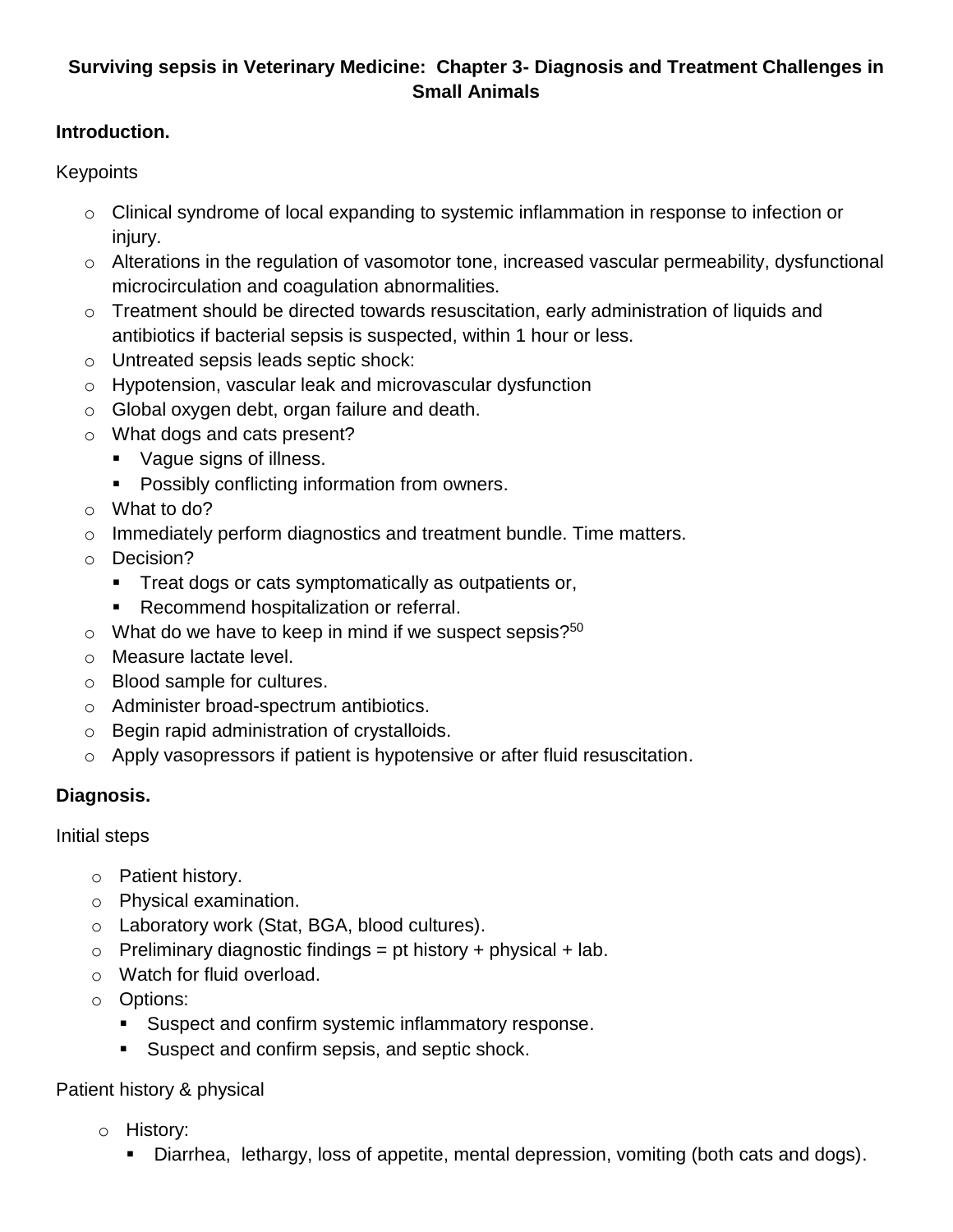- o Physical exam:
	- Focus on vitals and BAR (bright and alert behavior)!!
	- **Temperature.**
	- **Heart rate.**
	- Respiratory rate.
	- **•** Weight (fluid therapy.

Table 5. Risk factors for SIRS. 51

| <b>Non-infectious Systemic Inflammatory</b><br><b>Response (SIRS)</b> | <b>Infectious Systemic Inflammatory Response</b><br>(SIRS) |
|-----------------------------------------------------------------------|------------------------------------------------------------|
| Burns, chemical aspiration                                            | Anaerobic bacteria, fungi                                  |
| Heatstroke, Immune-mediated disease                                   | Products of gram negative or gram positive<br>bacteria     |
| Ischemic organ necrosis<br>(eg, splenic torsion)                      | Protozoa and viruses                                       |
| Neoplasia, Pancreatitis, Trauma                                       |                                                            |

Symptom comparison: SIRS vs Septic Shock.

Table 6. SIRS vs Septic Shock.<sup>52</sup>

| <b>SIRS</b>                   | <b>Septic Shock</b>           |
|-------------------------------|-------------------------------|
| Fever                         | Variable body temperature     |
| Tachycardia                   | Tachycardia or bradycardia    |
| Tachypnea                     | Tachypnea                     |
| Lethargy and dull mentation   | Stuporous mentation           |
| Injected mucous membranes     | Pale or grey mucous membranes |
| < 1 sec capillary refill time | > 2 sec capillary refill time |
| <b>Bounding pulses</b>        | Weak or absent pulses         |
| Dehydration                   |                               |

 $\circ$  Findings at physical examination<sup>51.</sup>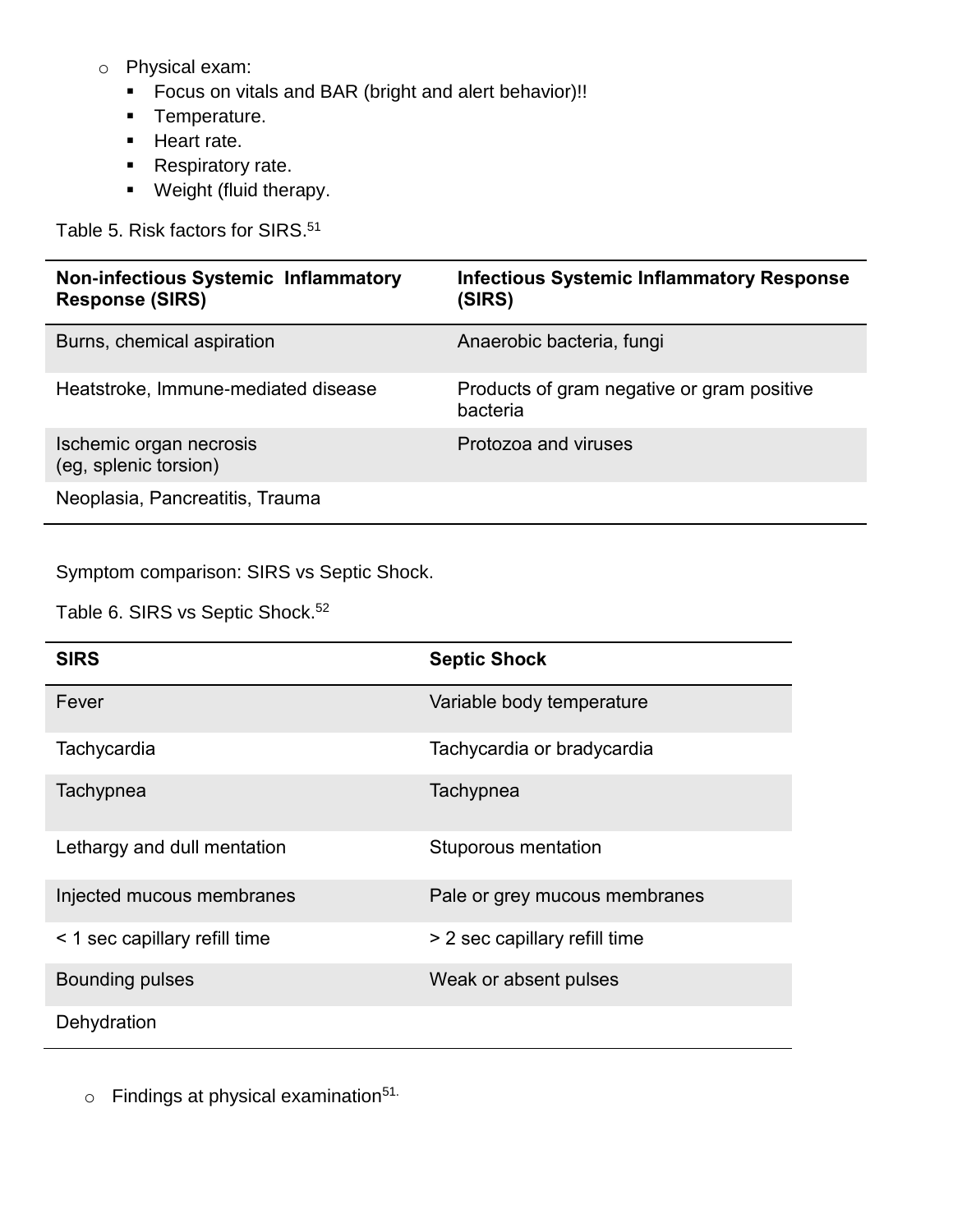Table 7. Findings at physical examination: comparison Dogs vc Cats

| <b>Findings</b>                                                                                                           | Dogs                            | Cats                            |
|---------------------------------------------------------------------------------------------------------------------------|---------------------------------|---------------------------------|
| Early or hyper-dynamic phase<br><b>Bounding pulses</b><br>Brick red mucous membranes<br>Fever<br>Tachycardia<br>Tachypnea | Yes<br>Yes<br>Yes<br>Yes<br>Yes | No.<br>No.<br>Yes<br>No.<br>Yes |
| Late phase or advanced disease progression<br>Hypotension<br>Hypothermia<br>Pale mucous membranes<br>Weak pulses          | Yes<br>Yes<br>Yes<br>Yes        | Yes<br>Yes<br>Yes<br>Yes        |

Laboratory work<sup>53</sup>

- o Venous blood gas analysis (BGA) and/or lactate.
	- **Send out for bacterial and antibiotic sensitivity.**
- o Complete blood count (CBC).
- o Biochemistry profile.
	- Stat if you are equipped.
- o Urinalysis.
- o Clotting profile.
	- PT, aPTT.
	- $\blacksquare$  +/- fibrinogen.
	- +/- D-dimers, fibrin degradation products (FDPs.)
- o Which samples can we use for lab work?
	- **Blood.**
	- Bronchoalveolar lavage fluid or endotracheal/transtracheal wash fluid
	- **Joint fluid.**
	- **Peritoneal effusion (increased fluid entering the cavity or decreased removal).**
	- **Pleural effusion.**
	- **Urine.**

### **Treatment.**

The Bundle Concept

- o Survival rates have improved through the use of treatment bundles.
- $\circ$  "Bundle of care is a group of therapies that, when instituted together, result in better outcomes than if each individual component were to be implemented alone." 54
- $\circ$  Bundles have proven efficacious in reducing sepsis mortality.<sup>55</sup>
- o Brief bundle components.<sup>56</sup>
	- **Lactate-**
	- **Samples for cultures-**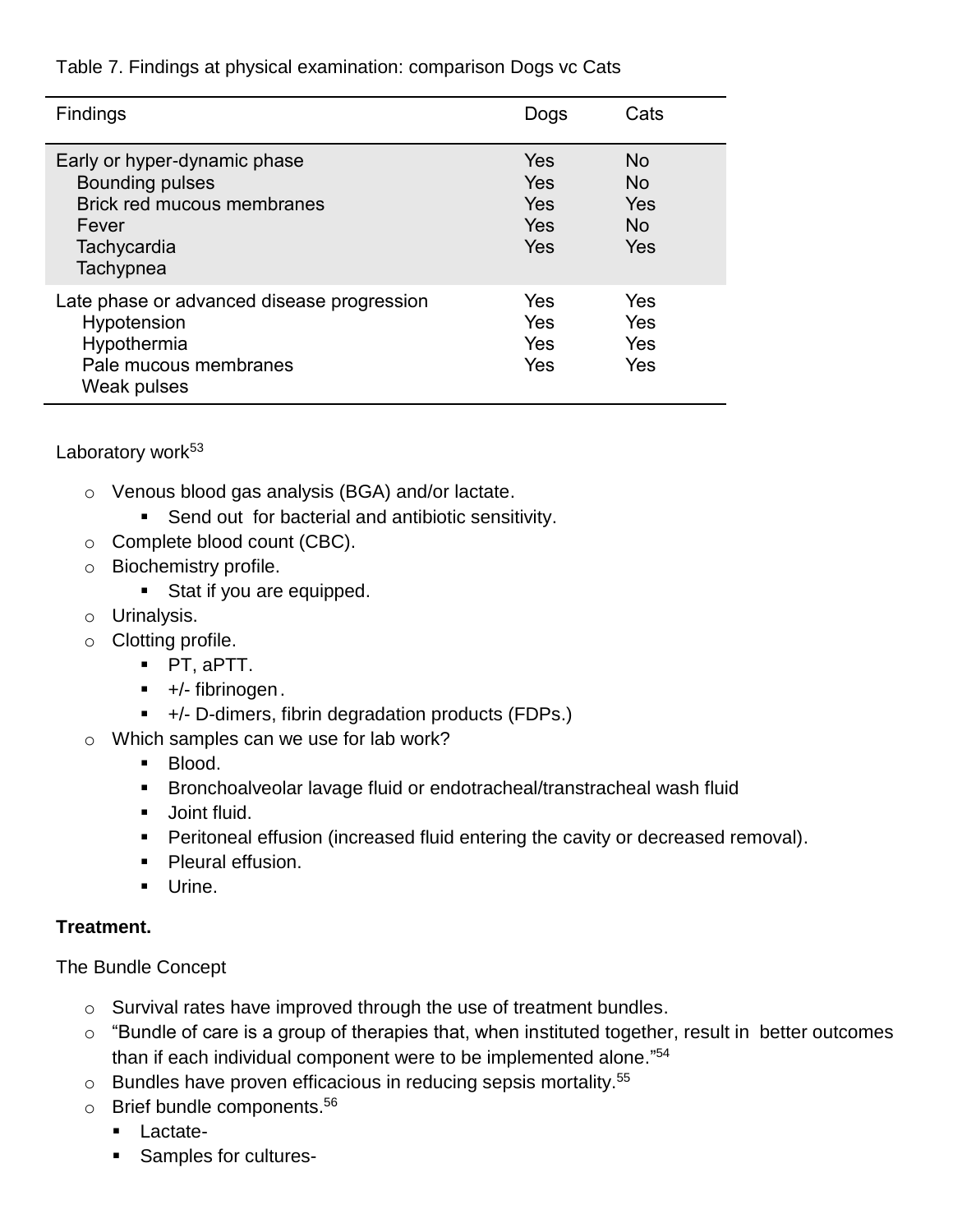- **Early antibiotic administration-**
- **Hypotension treatment with fluids and vasopressors-**
- Target central venous pressure and  $ScvO<sub>2</sub>$  (oxygen debt)-

## **Overview**

- o Initial hemodynamic stabilization.
- o Alleviating the underlying cause.
- o Intensive care support.

# Organization:

- o Initial resuscitation (1-3 hours) and fluids.
- o Antibiotic therapy, debridement and blood Cultures.
- $\circ$  Long term management ( $>3$  hours)

# Key points on treatment and resuscitation and of SIRS, sepsis and septic shock

- o Time: 0 or immediate as patient checks inn
	- **I** Identify
	- Confirm suspicion
- $\circ$  Time: 20 min?
	- Resuscitate & Reassess
	- $\bullet$  O<sub>2</sub>, IV fluids, antibiotics
- $\circ$  Time: 30 min?
	- Investigate and confirm suspicion
- $\circ$  Time: 1 hr?
	- **Disposition**
	- **Set limitations**
	- **Surgery**
	- Pt evolution
	- **Hospitalize, ICU**

# **Resuscitation (See Table 8)**

The seven bundle elements within 1 hour.<sup>52</sup>

- o Measure serum lactate
- o Obtain blood cultures prior to antibiotic administration
- o Broad-spectrum antibiotic within 1hr
- o Treat hypotension and/or elevated lactate with fluids
- o Administer vasopressors for hypotension not responding to initial fluid resuscitation to maintain mean arterial pressure (MAP) >65 mmHg. In the event of persistent hypertension despite fluid resuscitation (septic shock) and/or lactate >4 mmol/L, maintain adequate central venous pressure (CVP) and central venous oxygen saturation.
- o Achieve a CVP of >8 mmHg and central venous oxygen saturation (ScvO2) >70% or mixed venous oxygen saturation (SvO2) >65%.Resuscitation.

Initial resuscitation: restoration of hemodynamic stability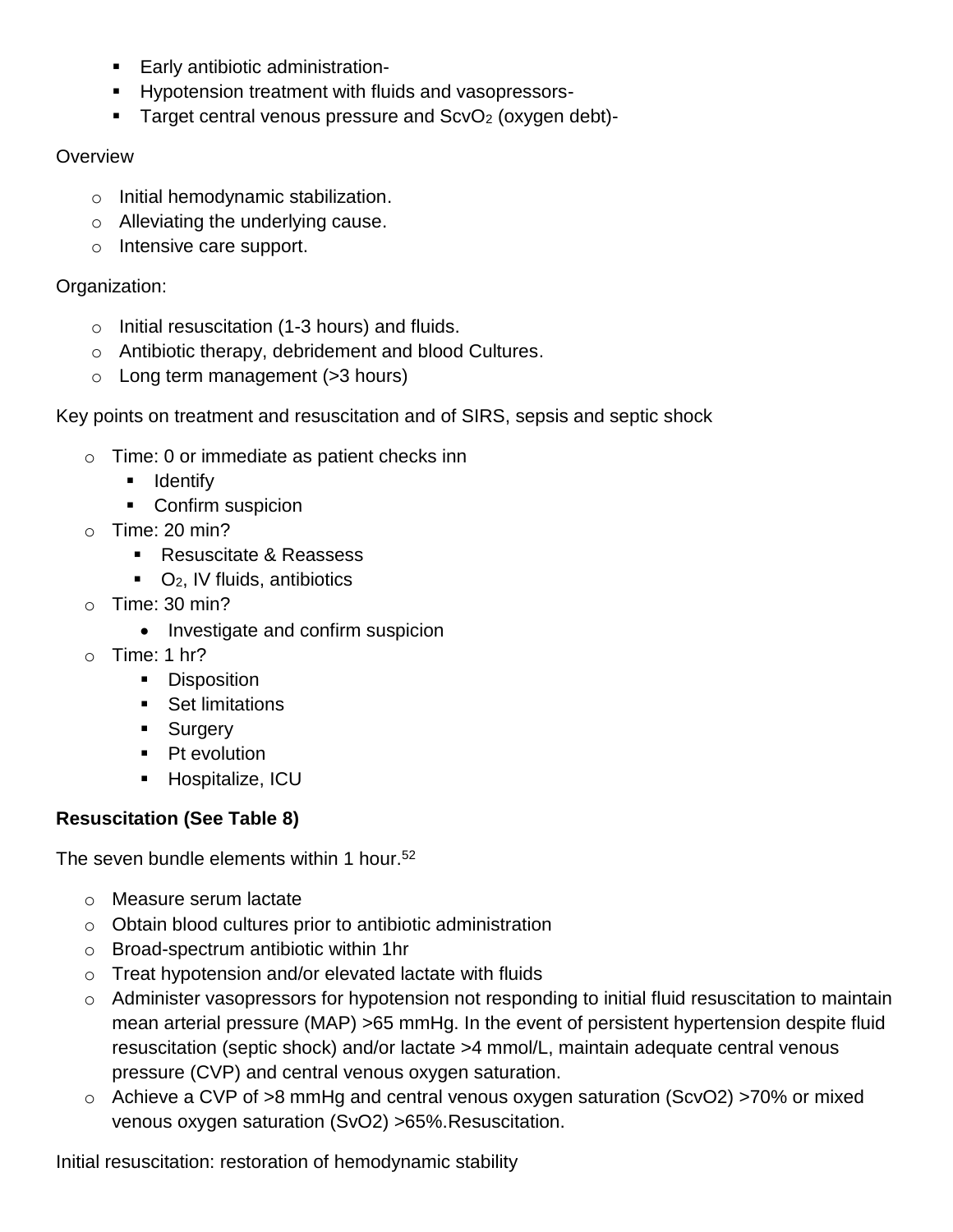- o Aims of the goal-directed therapy.
	- **Central venous pressure.**
	- **Mean arterial pressure.**
- o Place an IV catheter.
	- **Cephalic or saphenous initially.**
- o Administer isotonic crystalloid boluses.
	- **EXECT:** LRS, Plasmalyte-A, Plasmalyte-148, Normosol-R.
	- 20-25 mL/kg IV over 15 minutes.
- o Re-assess perfusion parameters.
- $\circ$  Continue until perfusion restored up to 80-100 mL/kg.
- o Best to use balanced electrolyte solutions (NaCl reduces renal flow).

Table 8. Response to Fluid Resuscitation.

| <b>Parameter</b>   | <b>Target</b>                   |
|--------------------|---------------------------------|
| Heart rate         | 80-140 bpm                      |
| Respiratory rate   | 18-24/min                       |
| <b>Pulses</b>      | Palpable femoral & dorsal pedal |
| <b>Systolic BP</b> | 100-120 mmHg                    |
| Mean BP            | 70-80 mmHg                      |
| Lactate            | $< 2$ mmol/L                    |
| Urine output       | > 1 mL/kg/hour                  |
| <b>Mentation</b>   | Responsive                      |

### **Stabilization.<sup>57</sup>**

Patients with SIRS/sepsis may be resuscitated and supported with one or more of the following fluids:

- o Crystalloids and blood component therpy: Isotonic, hypertonic or synthetic
- o Isotonic crystalloids (very important in treatment).
	- Pts with severe cardiovascular issues: administer and repeat small 10 to 20 mL/kg boluses and monitor pt response to each bolus.
- o Important: do not overload leading to pulmonary edema.
- o Monitor improvement: pulse quality, decreased lactate level decreased heart rate, improved mentation.
- o Synthetic colloids.
	- Useful in pts with SIRS/sepsis, especially if they are hypo-proteinemic.
	- **Large molecules that not leave the vascular space, help pull fluid to, and keep it within, the** vascular space.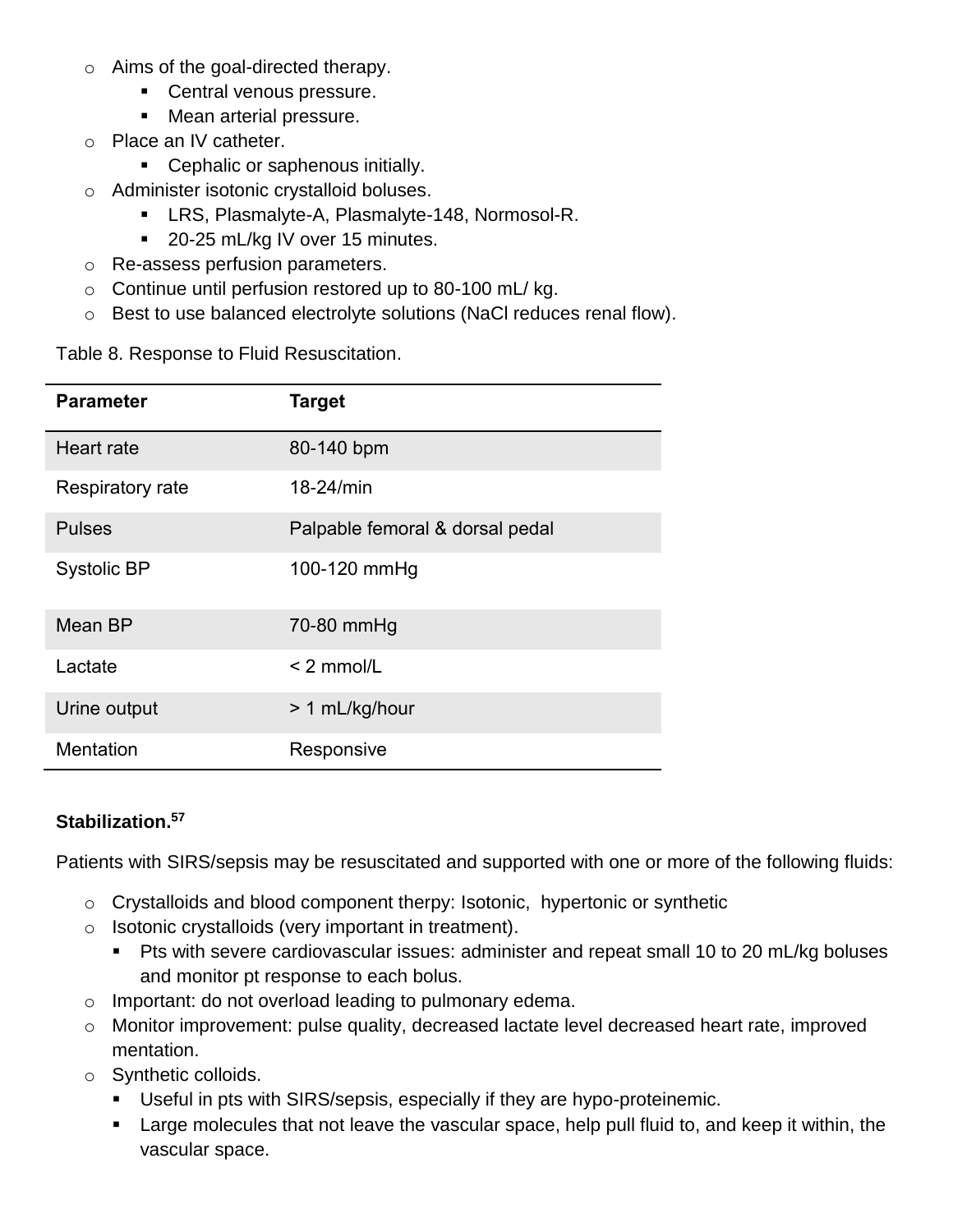- o Hydroxyethyl starch solutions
	- 20 mL/kg Q 24 H in dogs and cats.
	- dogs should be delivered in 5-mL/kg increments up to 20 mL/kg.
	- cats, 3- to 5-mL/kg increments up to 10 mL/kg.
	- Infusion rate should be constant to 1 to 2 mL/kg/H can be administered to increase oncotic. pressure in stable hypo-proteinemic patients.
- o Blood products
	- Red blood cell (RBC) transfusion.
	- Recent blood loss (or RBC lysis).
	- Requirement for general anesthesia and surgery, packed cell volume (PCV) below 25% to 30%.
- o Frozen products.
	- **Evidence of bleeding, prolonged clotting times.**
- o Lyophilized Products (albumin).
	- Severely hypoalbuminemic with concurrent hypovolemia and hypotension.
	- **Doses.** 
		- $\checkmark$  Packed RBCs: 10 to 15 mL/kg.
		- $\checkmark$  Fresh whole blood: 20 to 25 mL/kg.
		- $\checkmark$  Fresh frozen plasma: 15 mL/kg.
		- $\checkmark$  Lyophilized Albumin (canine): 800-884 mg/kg 6 hrs.

#### **Antibiotics.**

- o Key points:
	- **Early empiric therapy will improve survival rates.**
	- **Initiate broad spectrum while waiting blood culture results.**
	- Selected antibiotics should be effective against gram-positive, gram-negative, and anaerobic bacteria.
- o Typical first line:
	- Ampicillin/Unasyn + Amikacin.
	- Ampicillin/Unasyn + Enrofloxacin.
	- Cefazolin + Cefotaxime.
	- **Cefoxitin.**
	- Clindamycin + Enrofloxacin.
- o How long to treat: 1-2 weeks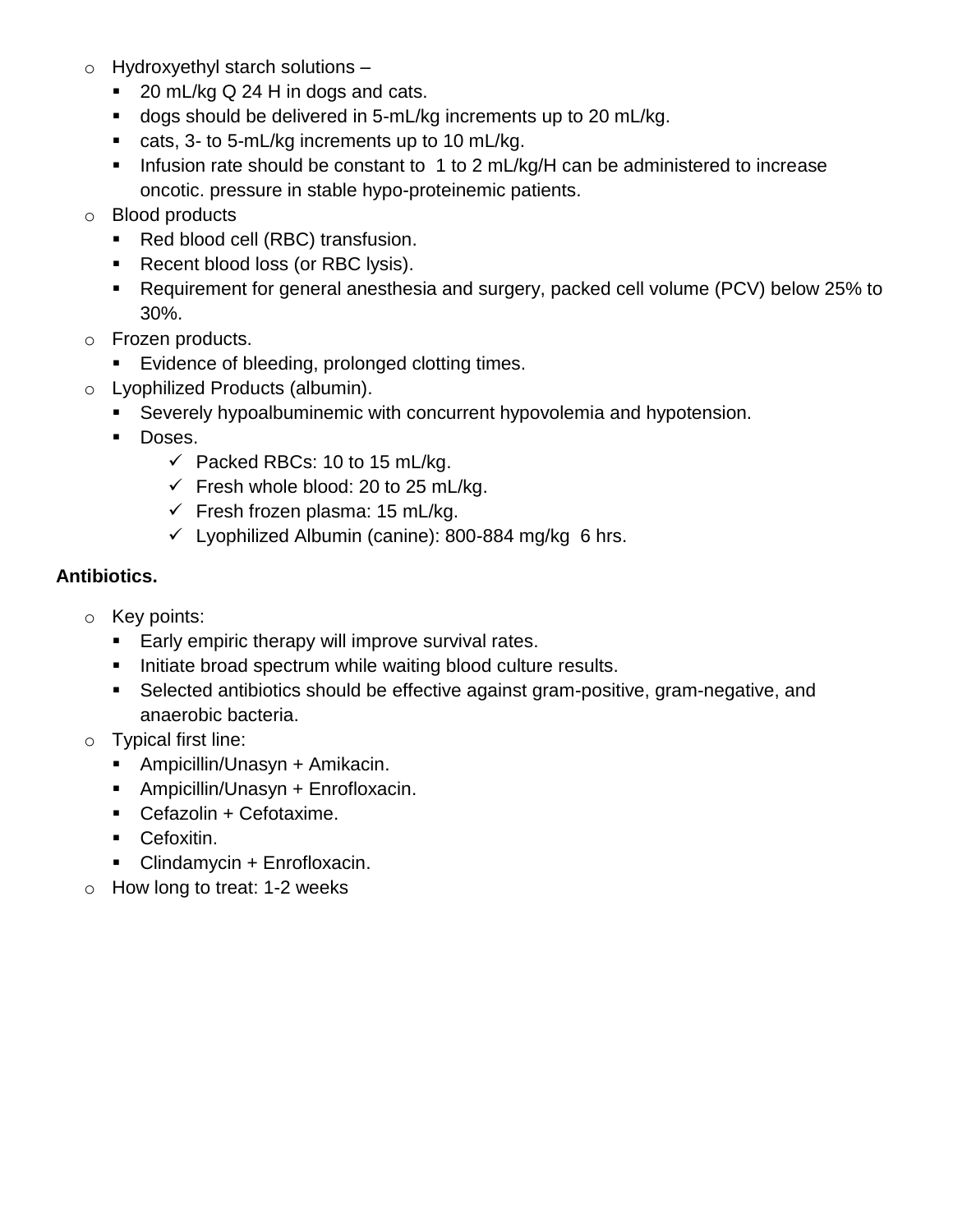Table 9. Antibiotics, dosages and spectrum.

| <b>Drug</b>          | Dose                  | Spectrum                                       |
|----------------------|-----------------------|------------------------------------------------|
| Amikacin             | 15-30 mg/kg IB q24 h  | Gram Pos: +<br>Gram Neg: ++                    |
| Ampicillin<br>Unasyn | 20-30 mg/kg q $8 h$   | Gram Pos: +<br>Gram Neg: +<br>Anaerobes: +     |
| Cefazolin            | 20-30 mg/kg q $8 h$   | Gram Pos: +<br>Gram Neg: $\pm$<br>Anaerobes: ± |
| Cefoxitin            | 20-30 mg/kg q 6-8 h   | Gram Pos: +<br>Gram Neg: +<br>Anaerobes: +     |
| Clindamycin          | 11-22 mg/kg q 12 h    | Gram Pos: +<br>Gram Neg: +<br>Anaerobes: +     |
| Enrofloxacin         | 10-20 mg/kg q 24 h    | Gram Pos: ±<br>Gram Neg: ++                    |
| Metronidazole        | 10-15 mg/kg IV q 12 h | Anaerobes ++                                   |

#### **Monitoring the patient.**

- $\circ$  Sepsis management bundle.<sup>52</sup>
- o Vital signs.
- o Blood pressure.
- o ECG.
- o Pulse oximetry.
- o Lab work.
	- **PCV, TP, BGA, Lactate, Electrolytes q 6-12 h.**
- o Pain score.
- o Nursing
	- Change positioning rotate recumbency.
	- Passive range of motion.
	- Head above bed 30o.
	- sternal, or semi-sternal positioning.
	- Nebulization & coupage if pneumoni.
	- **Wound/incision management.**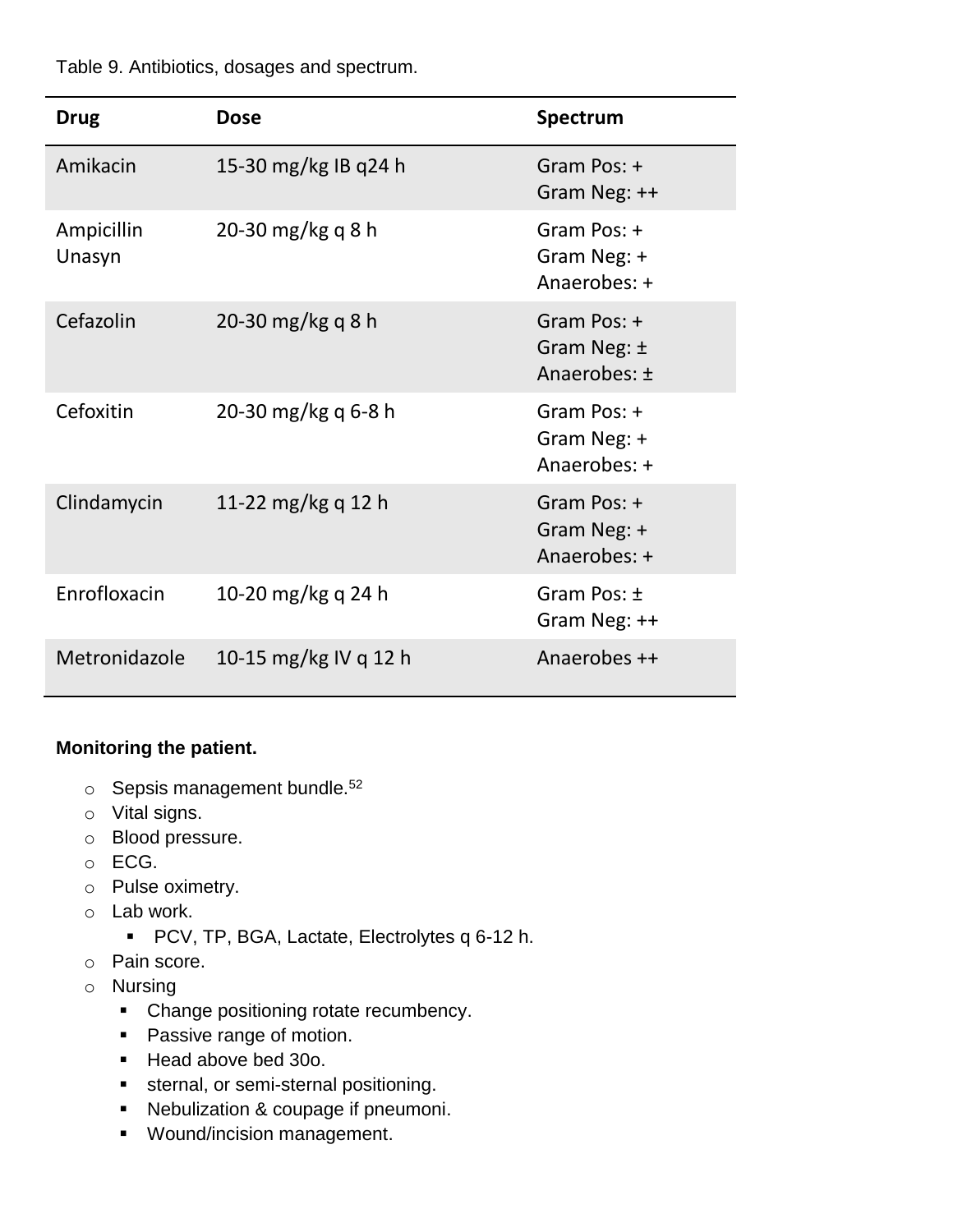## **Prognosis.58,59**

- $\circ$  Overall mortality = 47%
- $\circ$  Dogs without MODS = 25%
- $\circ$  Dogs with MODS = 70%
- $\circ$  ScvO<sub>2</sub> and base deficit are useful in predicting the prognosis of dogs with septic shock
- $\circ$  Animals with a higher ScvO<sub>2</sub> and lower base deficit at admission to the ICU
- o have a lower probability of death.

# **Conclusions.**

- $\circ$  SIRS and Sepsis can be very serious conditions with a cautious to poor prognosis.
- o Rapid diagnosis and and treatment with fluid resuscitation and antibiotics are crucial.
- $\circ$  If required and ASAP, surgical intervention or other source to control underlying conditions.
- o Post-operative care and monitoring are intensive and expensive.
- $\circ$  The development of septic shock and requirement for vasopressors are poor prognostic indicators.
- o Early Goal-Oriented-Therapy (EGOT) according to bundles may improve survival rates.

What do we have to keep in mind if we suspect sepsis?

- o Measure lactate level and blood sample for cultures.
- o Administer broad-spectrum antibiotics, and begin rapid administration of crystalloids.
- $\circ$  Apply vasopressors if patient is hypotensive or after fluid resuscitation.

## **References**

l <sup>1</sup> Rhee C, Dantes R, Epstein L, et al. Incidence and Trends of Sepsis in US Hospitals Using Clinical vs Claims Data, 2009-2014. JAMA. 2017;318(13):1241–1249. doi:10.1001/jama.2017.13836 <sup>2</sup> Torio et al. [https://www.hcup-us.ahrq.gov/reports/statbriefs/sb160.jsp.](https://www.hcup-us.ahrq.gov/reports/statbriefs/sb160.jsp) Accessed on 10/09/2018 <sup>3</sup> de Laforcade A *et al.* J Hemostatic changes in dogs with naturally occurring sepsis. Vet Intern Med. 2003;17(5):674-9

<sup>&</sup>lt;sup>4</sup> [https://www.cdc.gov/sepsis/datareports/index.html.](https://www.cdc.gov/sepsis/datareports/index.html) Accessed on 10/12/2018

<sup>5</sup> American College of Chest Physicians/Society of Critical Care Medicine Consensus Conference: Definitions for sepsis and organ failure and guidelines for the use of innovative therapies in sepsis". Critical Care Medicine 20 (6): 864–74. 1992.

<sup>6</sup> Singer M, Deutschman CS, Seymour CW, et al. The Third International Consensus Definitions for Sepsis and Septic Shock (Sepsis-3). JAMA. 2016;315(8):801-810. doi:10.1001/jama.2016.0287. <sup>7</sup> Reinhart *et al*. New Approaches to Sepsis: Molecular Diagnostics and Biomarkers Clin. Microbiol. Rev. 2012; 25; 609-634

<sup>&</sup>lt;sup>8</sup> Vijay K. Toll-like receptors in immunity and inflammatory diseases: Past, present, and future. Int Immunopharmacol. 2018 Jun;59:391-412. doi: 10.1016/j.intimp.2018.03.002. Epub 2018 May 4. 9 Mitchell J. et al.. Critical role of toll-like receptors and nucleotide oligomerisation domain in the regulation of health and disease. Journal of Endocrinology 2007;193:323-330.

<sup>&</sup>lt;sup>10</sup> Kremer et al. Complicated Pericarditis Understanding Risk Factors and Pathophysiology to Inform Imaging and Treatment. J. AM. Col. Cardiology 2016; 68: 21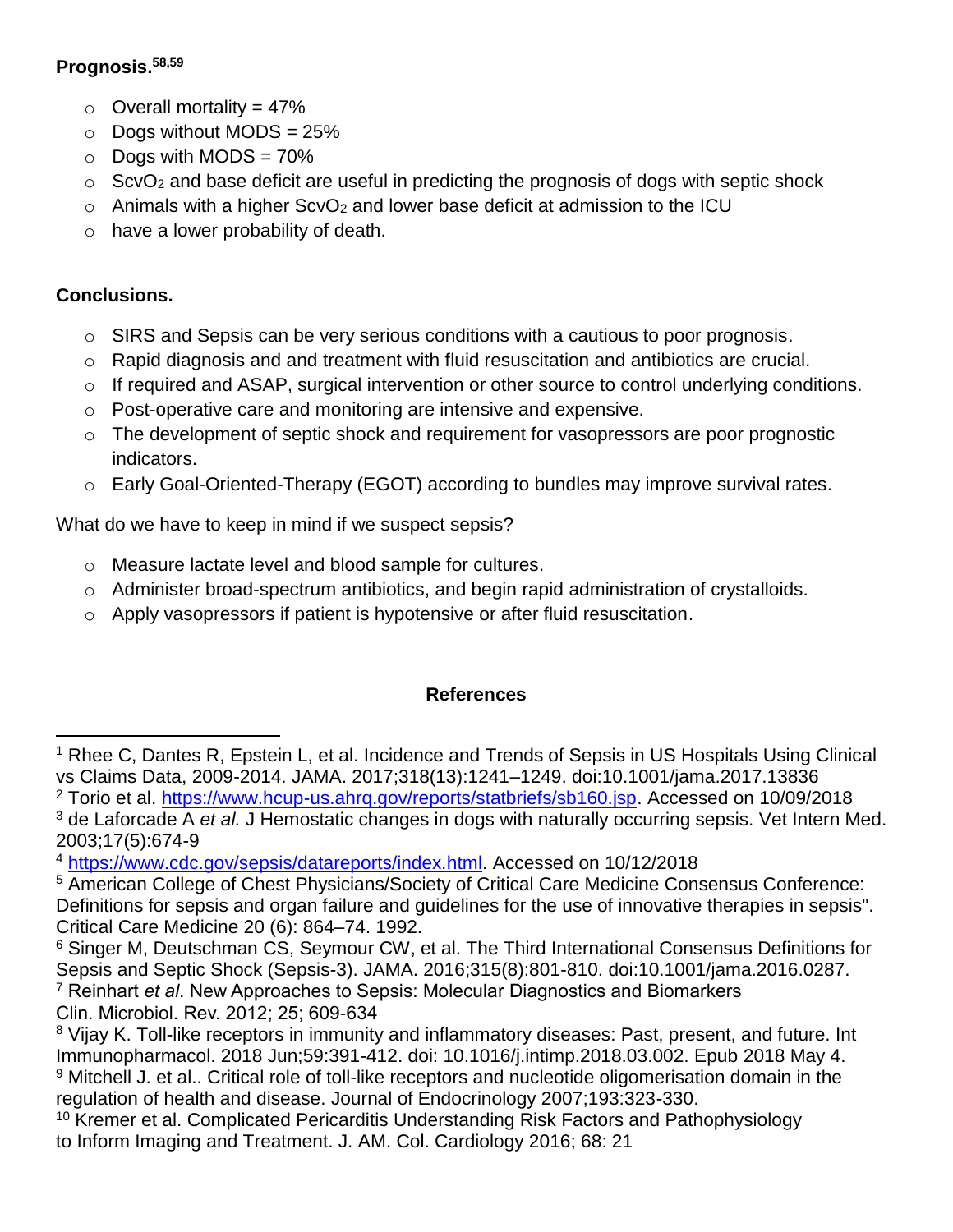$\overline{\phantom{a}}$ <sup>11</sup>Sharma D, Kanneganti TD The cell biology of inflammasomes: Mechanisms of inflammasome activation and regulation. J Cell Biol. 2016 Jun 20;213(6):617-29. doi: 10.1083/jcb.201602089. <sup>12</sup> Boomer et al. The changing immune system in sepsis. Virulence 2014, 5:1, 45–56

 $13$  Kojic et al. Are there new approaches for diagnosis, therapy guidance and outcome prediction of sepsis. World Exp Med.2015; 5: 50-63

<sup>14</sup> Hotchkiss RS, et al. Immunosuppression in sepsis: a novel understanding of the disorder and a new therapeutic approach. Lancet Infect Dis 2013; 13: 260–268

<sup>15</sup> Lerman Y, Kim M. Neutrophil Migration under normal and sepsis conditions. Cardiovasc Hematol Disord Drug Targets. 2015 ; 15: 19–28

<sup>16</sup> Trevelin SC, Alves - Filho JC, Sônego F, Turato W, Nascimento DC, Souto FO, et al. Toll - like receptor 9 activation in neutrophils impairs chemotaxis and reduces sepsis outcome. Crit Care Med 2012;40:2631‑ 7. doi: 10.1097/CCM.0b013e318258fb70

<sup>17</sup> Souza et al. Microparticles: markers and mediators of sepsis-induced microvascular dysfunction, immunosuppression, and AKI. Kidney 2015, 87;6: pp1100–1108

<sup>18</sup> Angelillo-Scherrer A. Leukocyte-Derived Microparticles in Vascular Homeostasis. Circulation Research. 2012;110:356-369

<sup>19</sup> Lerman Y, Kim M. Neutrophil Migration under normal and sepsis conditions. Cardiovasc Hematol Disord Drug Targets. 2015 ; 15(1): 19–28.

<sup>20</sup> Miyata T, Fan X. A second hit for thrombotic microangiopathies (TMAs). Blood 2012 Vol. 120;6  $21$  Lipinska-Gediga M. Neutrophils, NETs, NETosis — old or new factors in sepsis and septic shock. Anaesthesiol Intensive Therapy 2017;49:235–240.

<sup>22</sup> Dewitte *et al*. Blood platelets and sepsis pathophysiology: A new therapeutic prospect? Ann. Intensive Care 2017: 7:115

<sup>23</sup> Liang Yao Li J, Zarbock A, Hidalgo A. Platelets as autonomous drones for hemostatic and immune surveillance. J. Exp. Med. 2017;214:2193–2204

<sup>24</sup> Yeaman MR. Platelets in defense against bacterial pathogens. Life Sci. 2010:67:525–544 <sup>25</sup> de Stoppelaar. SF, van t Veer C, van der Poll. The role of platelets in sepsis. Thromb Haemost 2014; 112: 666–677

<sup>26</sup> Greco. E *et al.* Platelets and Multi-Organ Failure in Sepsis . Int. J. Mol. Sci. 2017, 18, 2200 <sup>27</sup> Adapted from Tisoncik JR et al. Into the Eye of the Cytokine Storm. Microbiol Mol Biol Rev. 2012;76: 16–32.

<sup>28</sup> Atkinson AJ, Colburn WA, DeGruttola VG, *et al*. Biomarkers and surrogate endpoints: preferred definitions and conceptual framework. Clin Pharmacol Ther. 2001;69(3):89–95.

<sup>29</sup> Marshall JC et al. Biomarkers of Sepsis. Crit Care Med. 2009;37:2290-8.

<sup>30</sup> Christopher MM, O'Neill S. Effect of specimen collection and storage on blood glucose and lactate concentrations in healthy, hyperthyroid and diabetic cats. Vet Clin Pathol 2000;29:22-28.

<sup>31</sup> Rand JS, Kinnaird E, Baglioni A, et al. Acute stress hyperglycemia in cats is associated with struggling and increased concentrations of lactate and norepinephrine. J Vet Intern Med 2002;16:123- 132.

 $32$  Hughes, D., et al. Effect of sampling site, repeated sampling, pH, and PCO2 on plasma lactate concentration in healthy dogs. Am J Vet Res 1999; 60:521-524.

<sup>33</sup> Boag A, Hughes D: Assessment and treatment of perfusion abnormalities in the emergency patient. Vet Clin North Am Small Anim Pract 2005;35:319-342.

<sup>34</sup> De Backer D. Lactic Acidosis. Intensive Care Med 2003; 9:699-702

<sup>35</sup> Rosenstein PG and Huyghes D. Hyperlactermia. Chapter 56. Hyperlactemia. In: Small Animal Critical Care Medicine, Deborah Silverstein & Kate Hooper (Eds), Elsiever, Missouri, 2015.1st Ed. <sup>36</sup> Jansen TC et al. Early lactate-guided therapy in intensive care unit patients: a multicenter, openlabel, randomized controlled trial." Am J Respir Crit Care Med 2010;182: 752-761.

<sup>37</sup> Marty P *et al*. Lactate clearance for death prediction in severe sepsis or septic shock patients during the first 24 hours in Intensive Care Unit: an observational study. Annals of Intensive Care. 2013;3:3